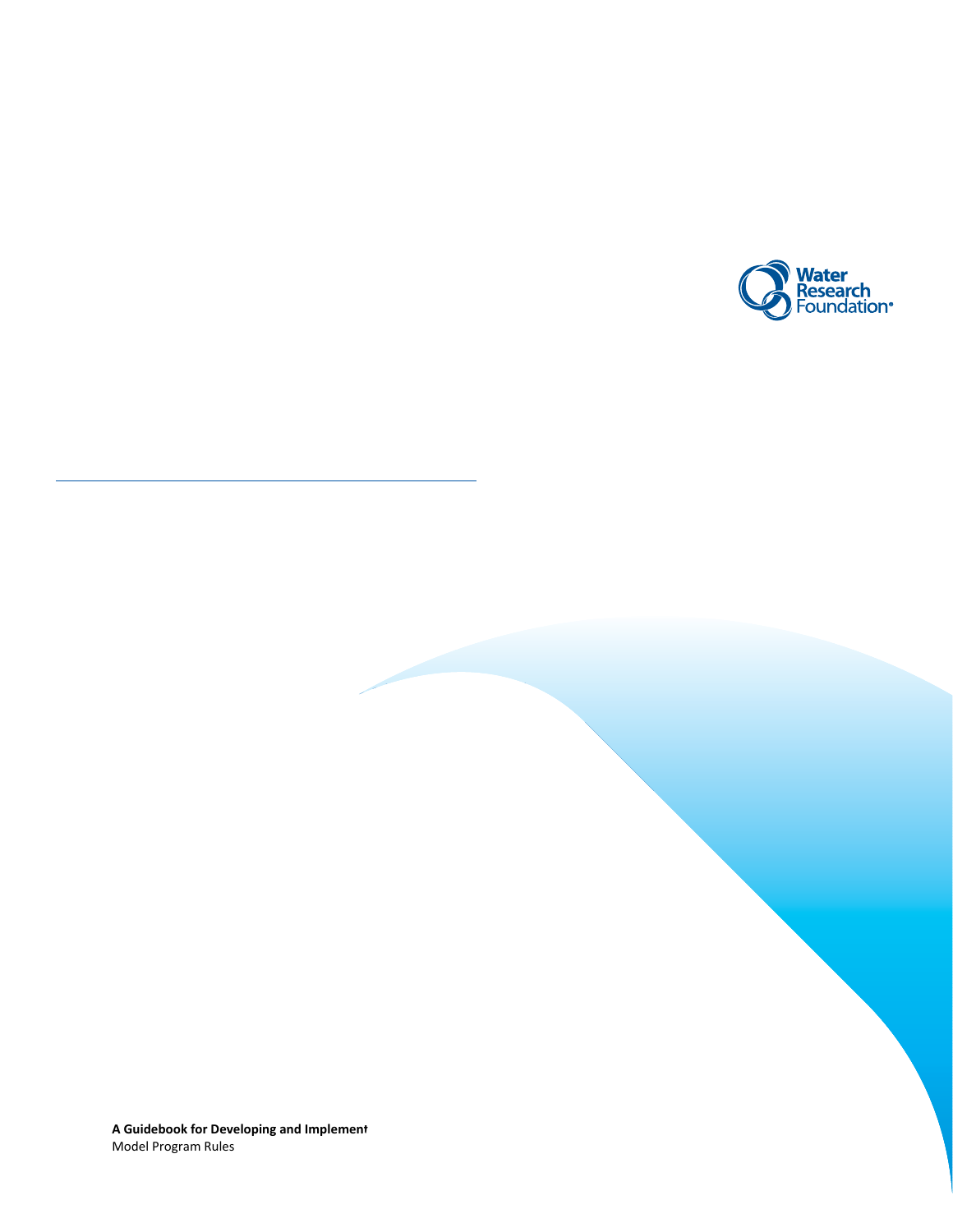# **How to Use This Template**

These model program rules were developed in conjunction with *A Guidebook for Developing and Implementing Regulations for Onsite Non-potable Water Systems*. Onsite Non-potable Water System Programs can be developed and implemented through regulation at the state level, an ordinance at the local level, or a combination of the two. Pathways to implementation may look like:

- **States Develop Regulation, Local Authority Implements:** States establish regulation for the treatment, monitoring, and reporting requirements for ONWS. Local authorities establish oversight and management programs by adopting a local ordinance and accompanying rules.
- **States Develop Regulation and Implements:** States establish regulation for the treatment, monitoring, and reporting requirements for ONWS as well as provide oversight and management of ONWS.
- **Local Authority Develops Regulation and Implements:** Local authorities establish a local ordinance to regulate the treatment, monitoring, and reporting requirements for ONWS as well as provide all regulatory oversight.

The appropriate implementation structure will depend on the particular circumstances in each state and locality. The model program rules provided here are based on the approach that the state develops the regulation and the local authority implements the oversight and management program that complies with the state regulation. However, it should be noted that the local ordinance can also stand alone as sufficient regulation in the absence of a state regulation. At the time of this publication, San Francisco, CA is the only jurisdiction that has developed and implemented a local ordinance to regulate ONWS.

*A Guidebook for Developing and Implementing Regulations for Onsite Non-potable Water Systems*, along with a model state regulation, model local ordinance, and the appendix, can be downloaded at: [http://uswateralliance.org/initiatives/commission.](http://uswateralliance.org/initiatives/commission)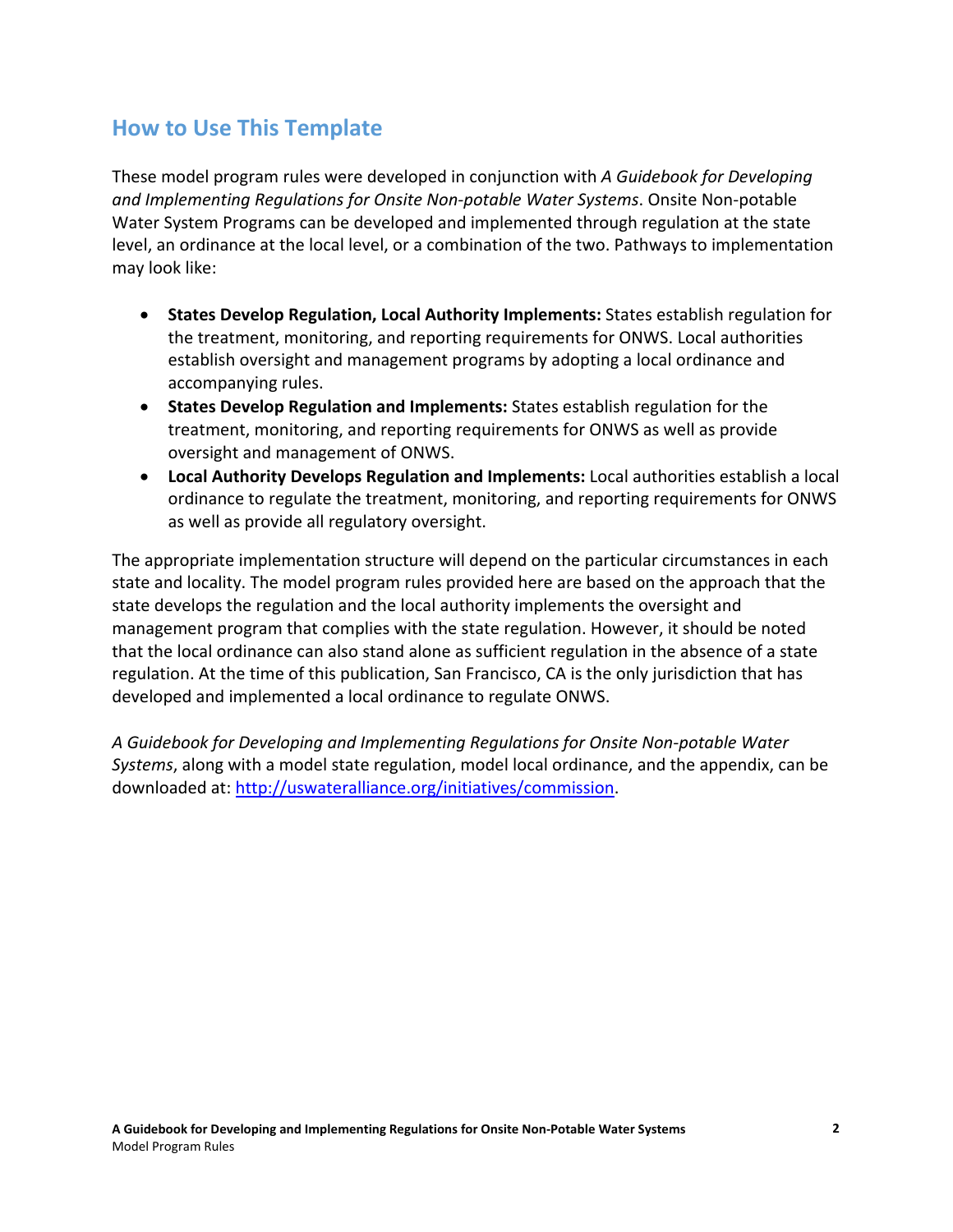# **Model Program Rules for State Regulations and/or Local Ordinances for Onsite Non-potable Water Systems**

The model program rules are intended to provide guidance for a permitting agency for the operation of onsite non-potable water systems (ONWS) in residential buildings containing more than two dwelling units, mixed-use, and commercial buildings, and where ONWS are shared across property lines or in multiple structures. The program rules provide specific details on implementation of an ONWS program, including ONWS treatment system design criteria, permitting, cross-connection control, reporting, notification, and enforcement procedures for ONWS. The permitting agency is responsible for ensuring that ONWS are in compliance with applicable laws. The permitting agency performs ongoing monitoring, review, and inspections of permitted ONWS to ensure such compliance is maintained.

| Section PR.1  | Definitions                                                    |
|---------------|----------------------------------------------------------------|
| Section PR.2  | <b>Allowed Alternate Water Sources</b>                         |
| Section PR.3  | Allowed Uses                                                   |
| Section PR.4  | <b>Permit Requirements</b>                                     |
| Section PR.5  | <b>System Design Requirements</b>                              |
| Section PR.6  | <b>Water Quality Requirements</b>                              |
| Section PR.7  | Monitoring, Sampling, Reporting, and Notification Requirements |
| Section PR.8  | Recordkeeping                                                  |
| Section PR.9  | Treatment System Operation, Maintenance, and Equipment         |
| Section PR.10 | Special Requirements for District-scale ONWS                   |
| Section PR.11 | Legacy Systems                                                 |
| Section PR.12 | Enforcement                                                    |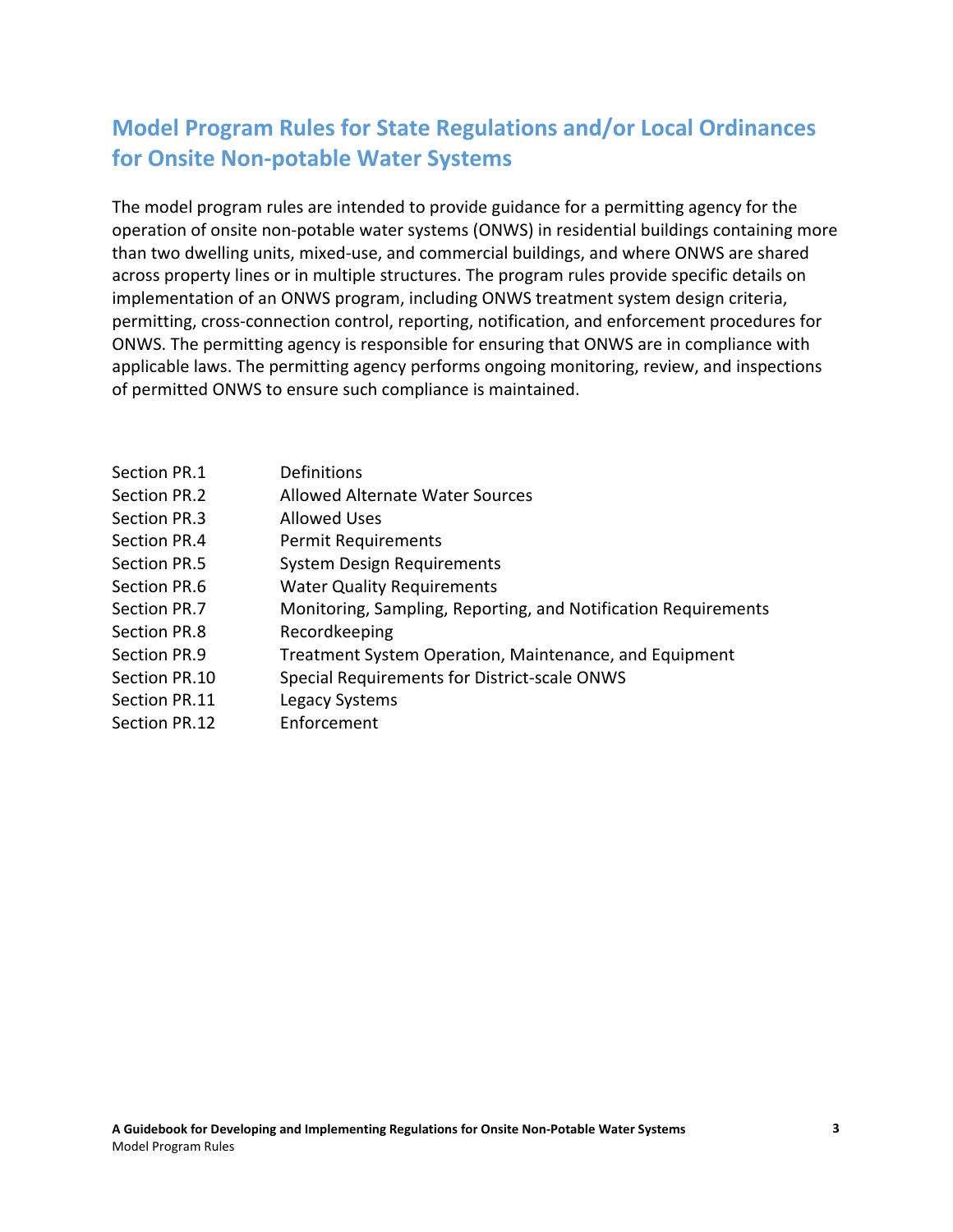# **Section PR.1 Definitions**

**Air Gap:** a physical break between a supply pipe and a receiving vessel as set forth in the local or state plumbing code.

**Alternate Water Source:** a source of non-potable water that may include any of the following: graywater, roof runoff, stormwater, blackwater, and any other source approved by the state or local agency.

**Blackwater:** wastewater originating from toilets, urinals, and/or kitchen counters (e.g., kitchen sinks and dishwashers).

**Certified Laboratory:** an environmental testing laboratory certified by an accepted state accreditation program or the National Environmental Laboratory Accreditation Program. Laboratories must be certified to perform each test for which they are providing results.

**Challenge Test:** the evaluation of a unit treatment process for pathogen log<sub>10</sub> reduction performance using selected surrogate or indigenous constituents. In general, a surrogate is introduced to the process influent, and the process influent and effluent flow are monitored for the concentration of the surrogate.

**Commercial Building:** a building that is used for commercial purposes.

**Continuous Verification Monitoring:** ongoing confirmation of system performance using sensors for continuous observation of selected parameters, including surrogate parameters that are correlated with pathogen log reduction target requirements.

**Cross-connection:** when a plumbing system allows water from one system (e.g., non-potable) to enter into another system (e.g., potable), resulting in the contamination of potable water.

**Director:** the director of the local agency or any individual designated by the director to act on his or her behalf, including, but not limited to inspectors, and has authority to enforce the program rules.

**Disinfection:** a physical or chemical process, including, but not limited to, ultraviolet radiation, ozonation, and chlorination that is used for removal, deactivation, or killing of pathogenic microorganisms.

**District-Scale Project:** an ONWS for a defined service area that covers two or more properties and may cross public rights-of-way.

**Domestic Wastewater:** wastewater collected from residential uses.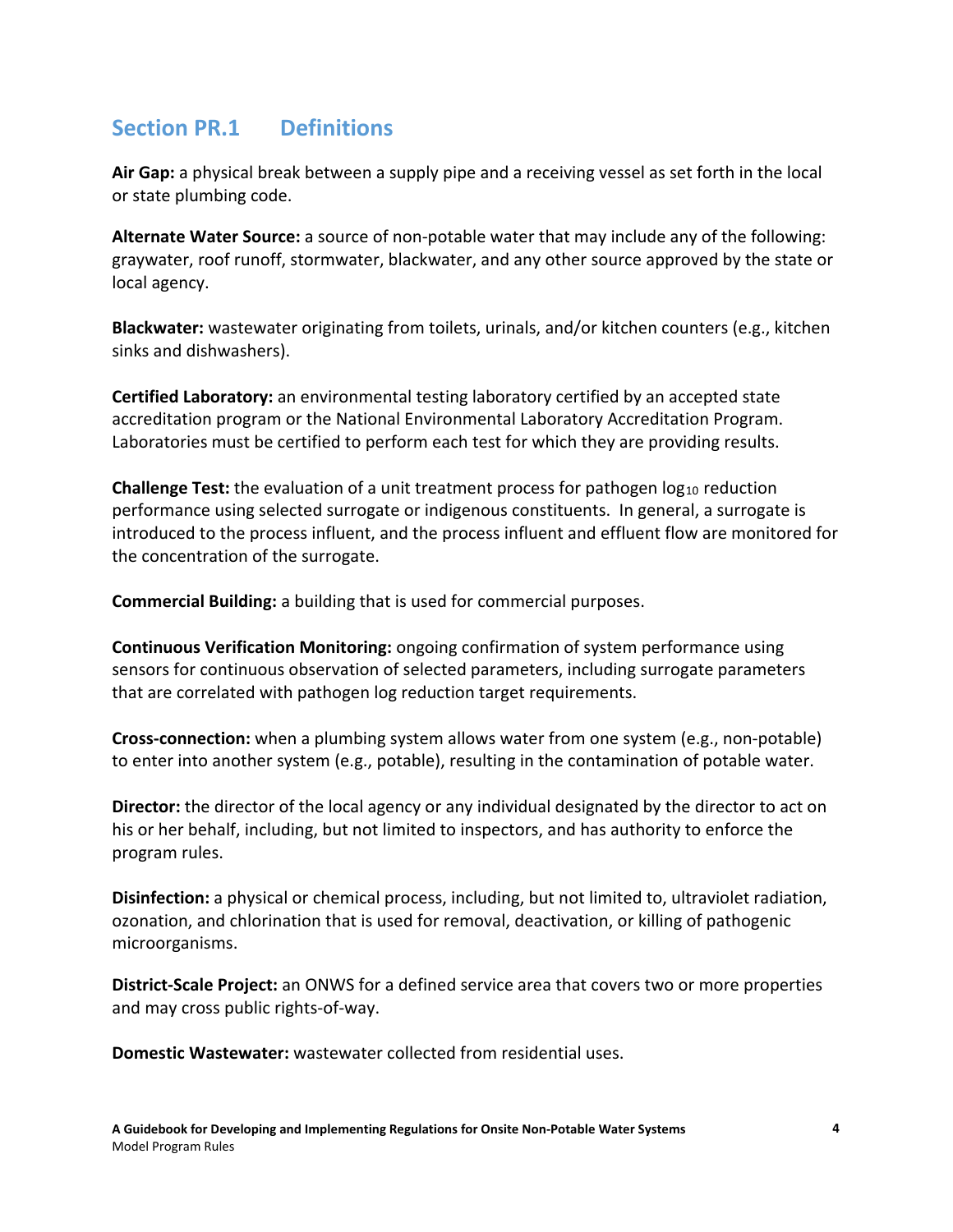**Enforceable Legal Agreement:** a legally enforceable agreement defining the roles and responsibilities of each property owner or entity acting as a permittee, Supplier, or User of an ONWS.

**Field Verification:** performance confirmation study conducted using challenge testing, including surrogate microorganisms and/or other non-biological surrogates, usually during startup and commissioning and may be repeated as needed. The need for, duration, and extent of the field verification procedure will depend on characteristics of the ONWS.

**First Flush Diverter:** a device operated by mechanical float valves or other types of automatic control that diverts a quantity of roof runoff collected from a surface following the onset of a rain event.

**Graywater:** wastewater collected from non-blackwater sources, such as bathroom sinks, showers, bathtubs, clothes washers, and laundry sinks.

**Incidental Runoff:** unintended small amounts (volume) of runoff from ONWS irrigation use areas, such as unintended, minimal over-spray that escapes the ONWS irrigation use area. Water leaving an ONWS irrigation use area is not incidental if it is part of the facility design, due to excessive application, intentional overflow or application, or negligence.

**Indoor Use:** toilet and urinal flush water and clothes washing.

**Log<sub>10</sub> Reduction:** the removal of a pathogen or surrogate in a unit process expressed in  $log_{10}$ units. A 1-log reduction equates to 90-percent removal, 2-log reduction to 99-percent removal, 3-log reduction to 99.9-percent removal, and so on.

**Log<sub>10</sub> Reduction Credit:** the log<sub>10</sub> reduction value credited to a treatment technology based on results of the technology's validation test results and proposed surrogate parameter for continuous monitoring.

**Log<sub>10</sub> Reduction Target (LRT):** The log<sub>10</sub> reduction target for the specified pathogen group (e.g., viruses, bacteria, or protozoa) to achieve the identified level of risk to individuals (e.g.,  $10^{-4}$ ) infection per year).

**Mixed-use Building:** a building containing both dwelling units and other non-residential spaces.

**Monitoring Report:** a report documenting the operation and water quality results of an ONWS permitted under the program rules.

**Multi-family Building:** a residential building containing three or more dwelling units.

**Multi-user Building:** any building that is not a single residence (e.g., multi-residential apartment, commercial, mixed-use, and others).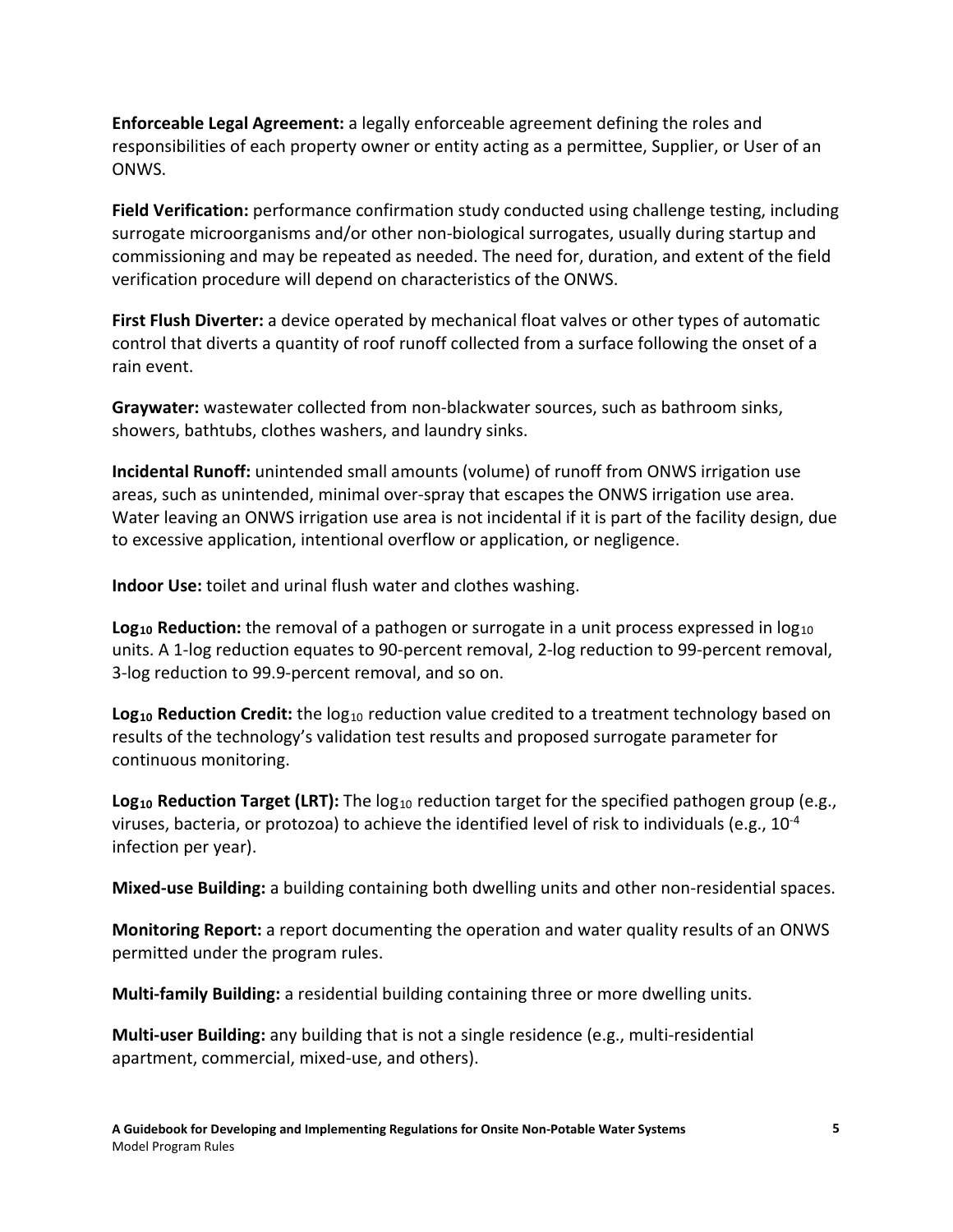**Non-potable Water:** water collected from alternate water sources, treated, and intended to be used on the project applicant's site or district-scale project and is suitable for direct beneficial use.

**Non-Residential Building:** a building that contains occupancies other than dwelling units.

**Onsite Non-potable Water System (ONWS):** a system in which water from local sources is collected, treated, and used for non-potable uses at the building to district/neighborhood scale, generally at a location near the point of generation.

**ONWS Engineering Report (Engineering Report):** report submitted by the project applicant to the director describing the ONWS in accordance with the program rules adopted by the local agency.

**Operations and Maintenance Manual:** document providing comprehensive information on the ONWS operation, maintenance, and repair.

**Permit:** permit to operate an ONWS issued and enforced by the local agency.

**Permittee:** the person(s) who holds a valid permit granted by the local agency to operate an ONWS. The permittee is responsible for maintaining a permit, assuring that water collection, treatment, use, and water quality monitoring and reporting are consistent with the approved engineering report, the operations and maintenance manual, the program rules, and applicable state and local laws. A permittee may also be the supplier and/or user.

**Project Applicant:** The person(s) or entity(s) applying for initial authorization to install an ONWS, typically the property owner or lessee. The project applicant is responsible for applying for the permit, assuring that the ONWS is installed consistent with the approved engineering report, the operations and maintenance manual, the program rules, and applicable state and local laws. The project applicant becomes the permittee upon issuance of the first permit to operate.

**Residential Building:** a building that contains only dwelling units.

**Roof Runoff:** precipitation from rain or snowmelt events that is collected directly from a roof surface not subject to frequent public access.

**Site Supervisor:** in a district-scale project, the qualified person or entity designated by a User and/or a Supplier to oversee the operation and maintenance of the on-site distribution system and/or collection system and act as a liaison to the Treatment System Manager and/or permittee.

**Stormwater:** precipitation runoff from rain or snowmelt events that flows over land and/or impervious surfaces (e.g., streets and parking lots). Stormwater also includes runoff from roofs with frequent public access.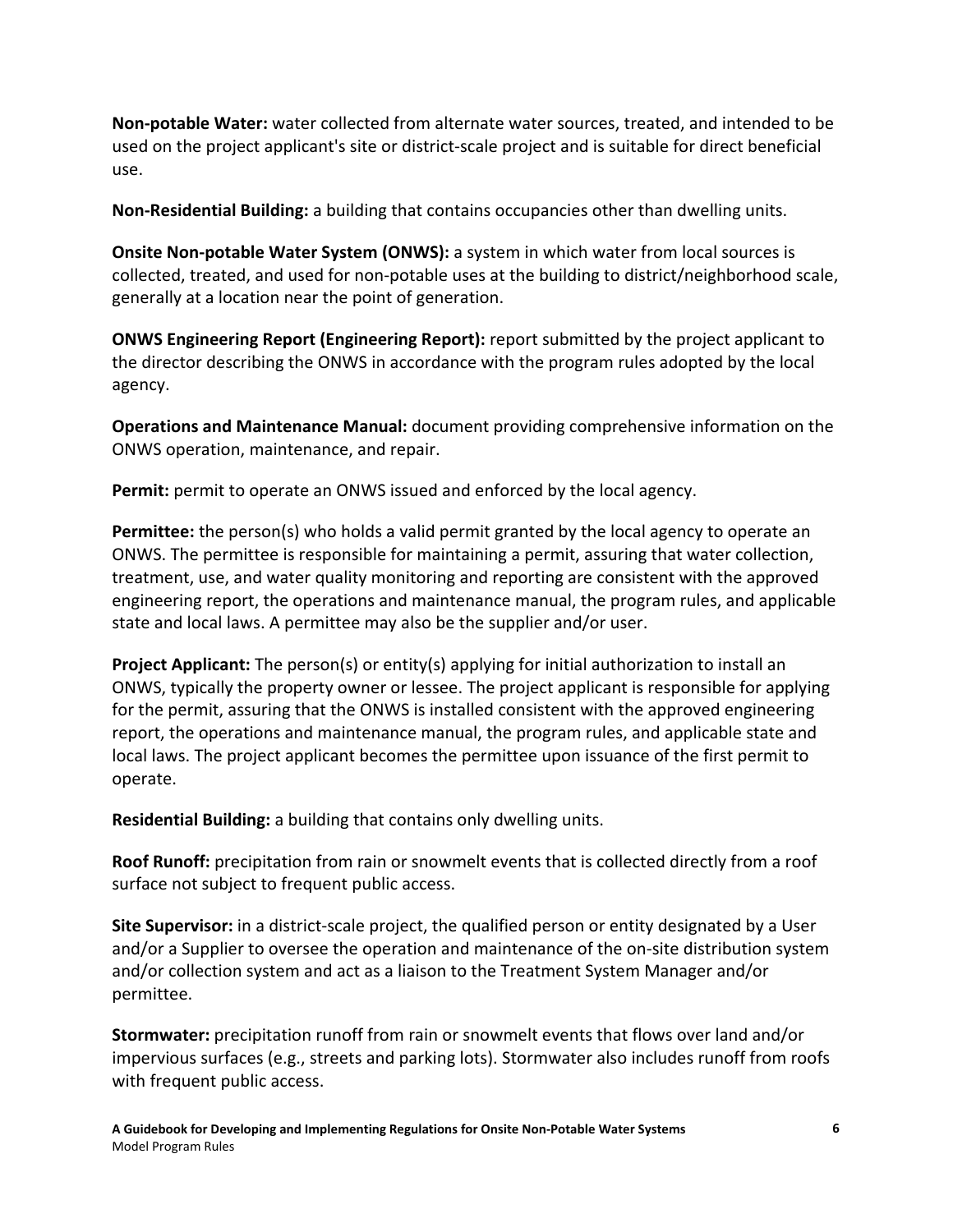**Supplier:** an entity that supplies an untreated Alternate Water Source to the ONWS for treatment and reuse. A supplier may also be a permittee and/or user.

**Surrogate Parameter:** a measurable physical or chemical property that has been demonstrated to provide a direct correlation with the concentration of an indicator compound, can be used to monitor the efficiency of trace organic compounds removals by a treatment process, and/or provide indication of a treatment process failure.

**Template for ONWS Engineering Reports:** a fillable form identifying and describing the required elements of the ONWS Engineering Report.

**Template for ONWS Annual Reports:** a fillable form identifying and describing the required elements of the ONWS Annual Report.

**Treatment System Manager:** the qualified person or entity responsible for the daily management and oversight of the ONWS.

**Unrestricted Irrigation:** irrigation of ornamental plants (e.g., non-food) and dust suppression.

**User:** an entity that accepts treated water from an ONWS for beneficial purposes within its area of occupancy. A user may also be a permittee and/or supplier.

**Validation Report:** report documenting a detailed technology evaluation study that was conducted to challenge the treatment technology over a wide range of operational conditions. The validation report shall include evidence of the treatment technology's ability to reliably and consistently achieve the log reduction value, including information on the required operating conditions and surrogate parameters that require continuous monitoring.

**Water Balance:** the calculation of the potential volume of onsite alternate water supplies and demands of a development project.

**Water Balance Documentation:** an in-depth assessment of the project applicant's non-potable water use, including survey information, water meter readings, water service billing information, ONWS schematic drawings, or any other information deemed necessary by the director. For proposed district-scale projects, water balance documentation shall include implementation information that, at a minimum, shall address potential infrastructure and public right of way conflicts, demonstrate compliance with all applicable requirements, and establish the capabilities of the project applicant to effectively operate the district-scale System.

# **Section PR.2 Allowed Alternate Water Sources**

Collection, storage and/or treatment and subsequent reuse of the following alternate water sources may be permitted under these program rules: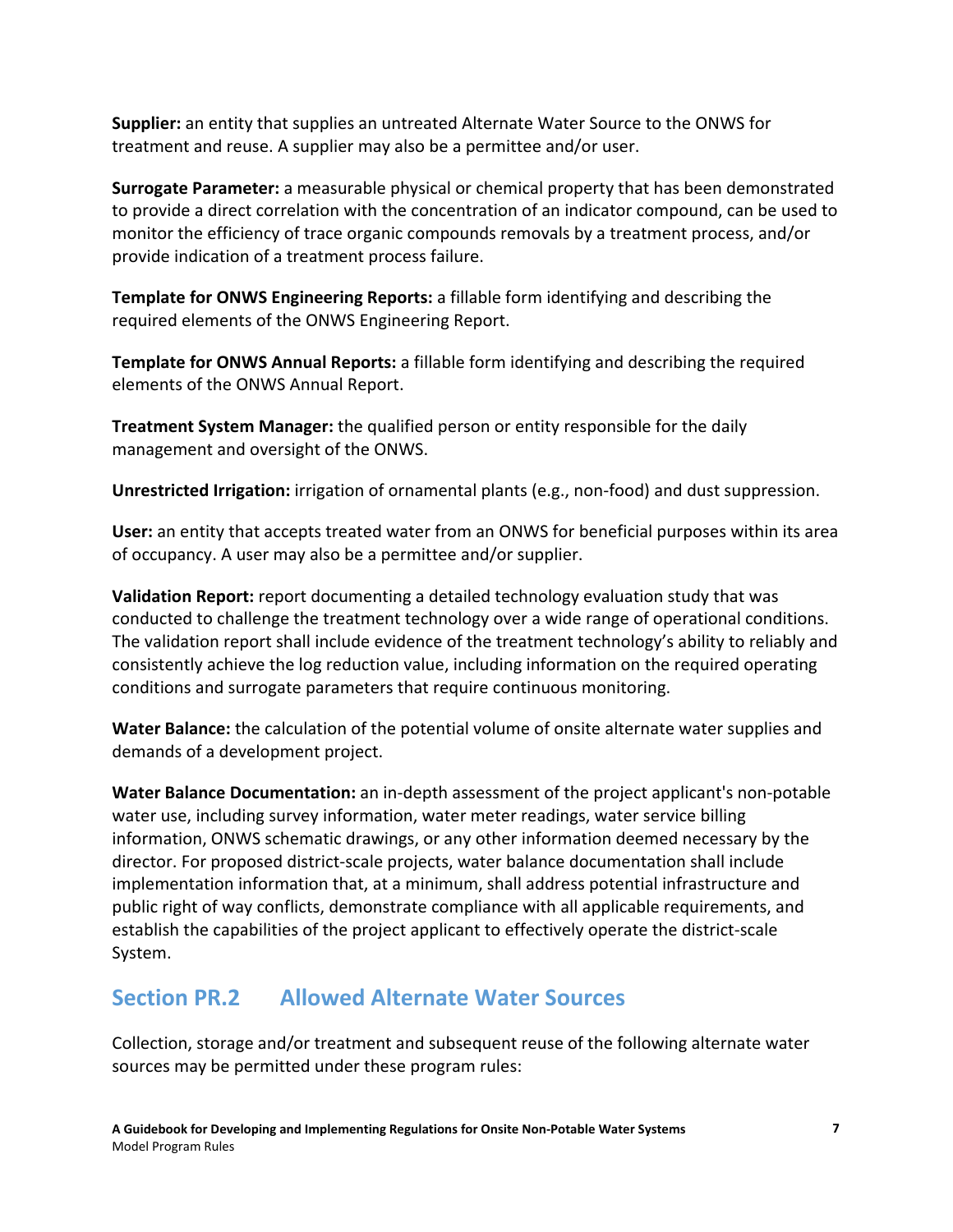- Roof runoff
- Stormwater
- Graywater
- Blackwater

# **Section PR.3 Allowed Uses**

The following uses may be permitted under these program rules:

- Indoor use:
	- o Toilet and urinal flushing
	- o Clothes washing
- Unrestricted irrigation:
	- o Ornamental plant irrigation
	- o Dust suppression

# **Section PR.4 Permit Requirements**

A permit from the Director is required for the operation of ONWS that serve the following implementation scales:

- Multi-Family Buildings
- Mixed-use Buildings
- Commercial Buildings
- District-scale Projects

Systems being operated without a valid Permit shall be subject to penalty.

## **Section PR.4a Permit Application**

The following are required elements for an ONWS Permit Application:

**Water Balance Application:** Project applicants shall submit a Water Balance Application. The Water Balance Application shall include a description and location of the proposed or existing ONWS, the project's water balance, and other applicable information. The Water Balance Application must identify all User(s) and Supplier(s) data.

**Application for a Permit and Fee:** Project applicants shall submit an Application for a Permit to Operate an ONWS (Permit Application) to the Director accompanied by the appropriate fee.

**Engineering Report Approval:** Project applicants shall submit an ONWS Engineering Report (Engineering Report) to the Director for review and approval. The Engineering Report shall be prepared by a qualified licensed engineer and experienced in the field of wastewater treatment, and shall include all items in the Template for ONWS Engineering Reports. The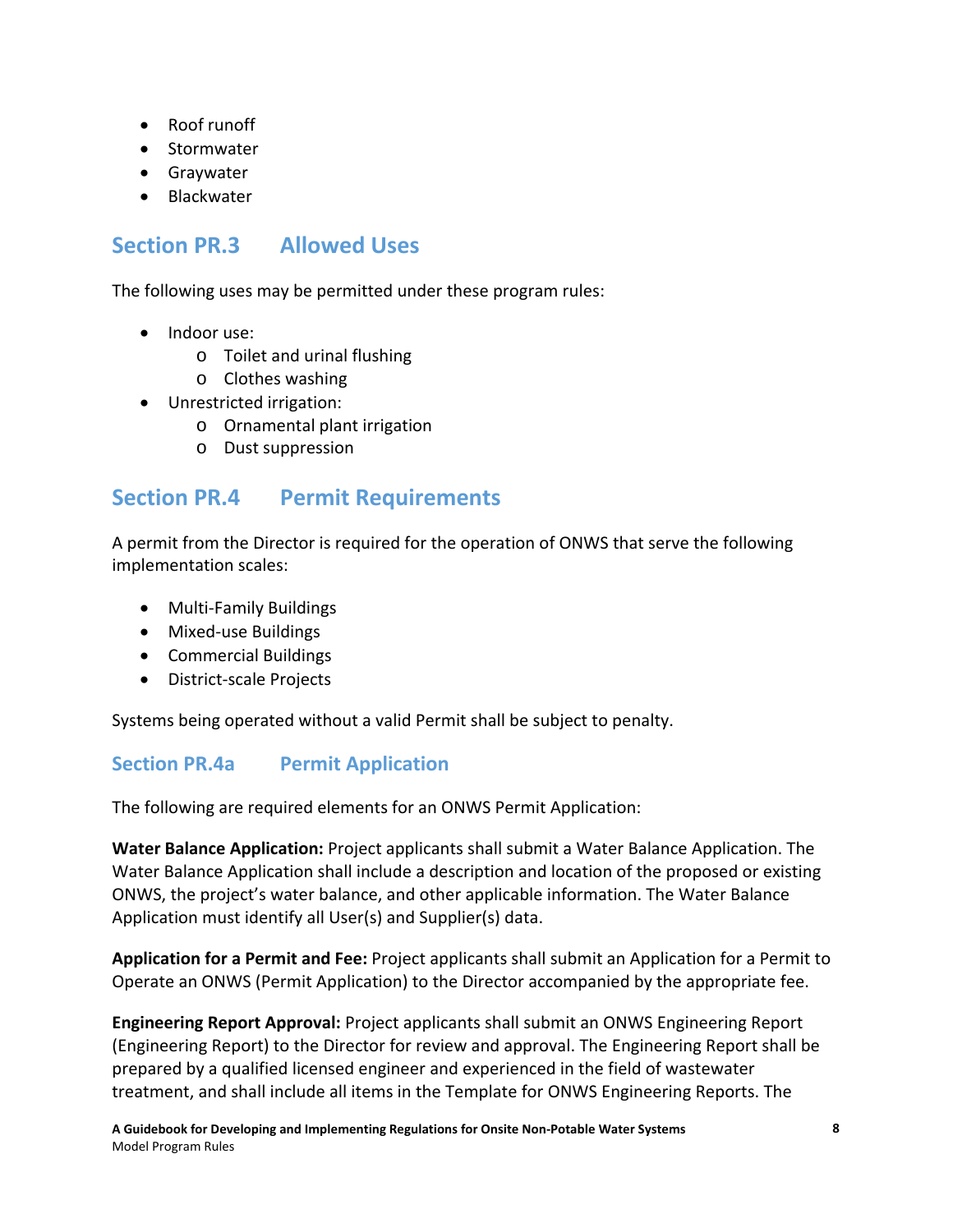Engineering Report will not be reviewed unless and until all appropriate fees have been paid. The Director may request revisions to initial and subsequent Engineering Report submittals. The Director shall make reasonable efforts to provide a response to project applicants within 30 days of receipt of an initial or revised Engineering Report.

### **Required Documents:**

- If the ONWS differs in any way from the approved Engineering Report, the project applicant must submit an updated Engineering Report to the Director. Any modifications to the system are subject to review and approval by the director.
- A finalized Operations and Maintenance Manual that complies with the requirements set forth in these Program Rules;
- An affidavit signed by the designated Treatment System Manager that verifies knowledge, skills, abilities, and training to operate the permitted system;
- Evidence of a contract with a certified laboratory to perform water quality analysis;
- System construction verification provided to the director on company letterhead, signed and stamped by the registered professional engineer stating that the ONWS was constructed in accordance with the approved Engineering Report, professionally certified plans, specifications, and applicable sections of state and local code; the Director may request to be present during system construction verification; and,

**Enforceable Legal Agreement (for district-scale projects only):** Project applicants for Districtscale Projects shall provide to the Director an executed Enforceable Legal Agreement defining the roles and responsibilities of each property owner or entity with regard to the ONWS. The permittee and each of the Suppliers and Users shall be included in, and signatories of the agreement. The agreement shall be recorded.

## **Section PR.4b Permit Issuance**

After the system is installed, evidence has been submitted of satisfactory performance of a cross-connection test overseen by certified personnel as determined by the Director, and all required elements and procedures in these Program Rules are completed and/or submitted and approved, the Director will issue a Permit for the Operation of the ONWS to the permittee. The Permit requires compliance with all requirements of these Program Rules, and will require increased monitoring and reporting frequencies in the Conditional Startup Mode before the Final Use Mode is granted.

### **Conditional Startup Mode Permit:**

The Conditional Startup Mode allows for an initial system start-up period to operate the ONWS and confirm the system is performing per the approved Engineering Report.

**Duration:** The duration of the Conditional Startup Mode period shall be 180 days, unless the Director determines that a shorter or longer start-up period will best serve public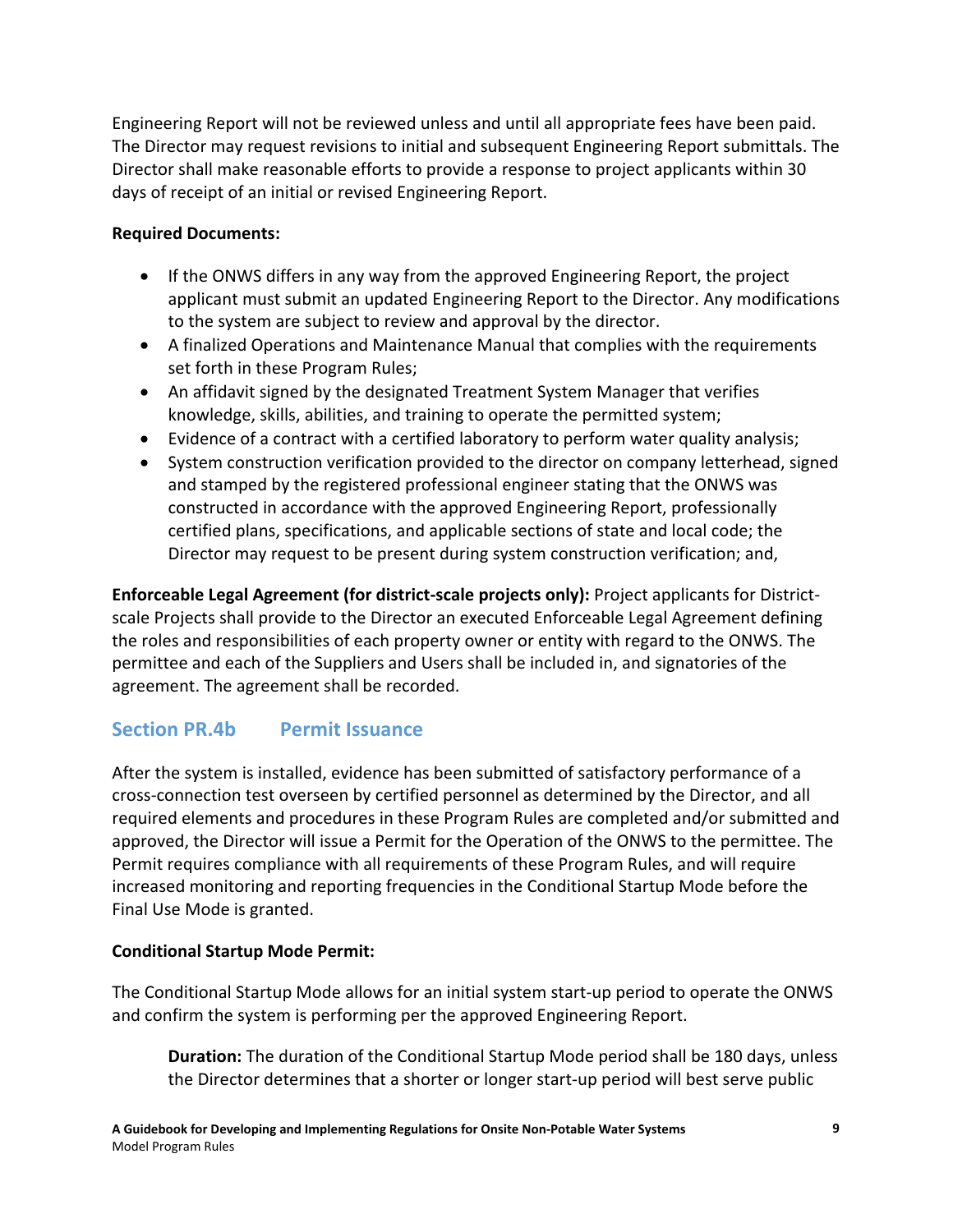health. The Conditional Startup Mode allows for field verification of the ONWS treatment processes, instrumentation, water quality sampling, etc. The Conditional Startup Mode period may be extended for an additional 90 days by the Director.

**Monitoring and Reporting:** During the Conditional Startup Mode period, applicable surrogate parameters shall be monitored and water samples shall be analyzed by a Certified Laboratory at the applicable frequencies required in Sections 6-7. The Treatment System Manager shall submit results of laboratory analysis along with a completed and signed Monitoring Report to the Director at the frequencies required in Sections 6-7.

**Bypass Conditions:** During Conditional Startup Mode, the alternate water source shall be treated and diverted to the sanitary sewer. All fixtures in the building shall be operated using the municipally supplied make-up water source. The Director may allow roof runoff treatment systems to forego or end bypass conditions prior to the end of the Conditional Startup Mode upon written approval.

During Conditional Startup Mode, systems must comply with all requirements of the permit as set forth in these Program Rules.

### **Final Use Mode Permit and Ongoing Permit Conditions:**

**Duration:** Upon completion of the Conditional Startup Mode period, the Director will revise the Permit to Final Use Mode. The Final Use Mode applies as long as all permit conditions and requirements are met.

**Monitoring and Reporting:** During Final Use Mode, applicable surrogate parameters shall be monitored and water samples shall be analyzed by a Certified Laboratory as applicable at the frequencies required in Sections 6-7. The Treatment System Manager shall submit results of laboratory analysis along with a completed and signed Monitoring Report to the Director at the frequencies required in Sections 6-7. Subject to the treatment processes utilized in the ONWS, it may be possible to minimize or eliminate water quality sampling requirements after the Conditional Startup Mode by continuously monitoring treatment system performance via surrogate parameters as detailed in Sections 6-7.

Applicable sampling, analysis, and reporting requirements must be continually met for the permit to remain valid.

During Final Use Mode, systems must comply with all requirements of the permit as set forth in these Program Rules.

**Bypass Conditions:** All ONWS shall immediately divert the alternate water source to the sanitary sewer system upon receipt of the results of any water quality test sample that does not meet the water quality requirements of the permit or indication of a process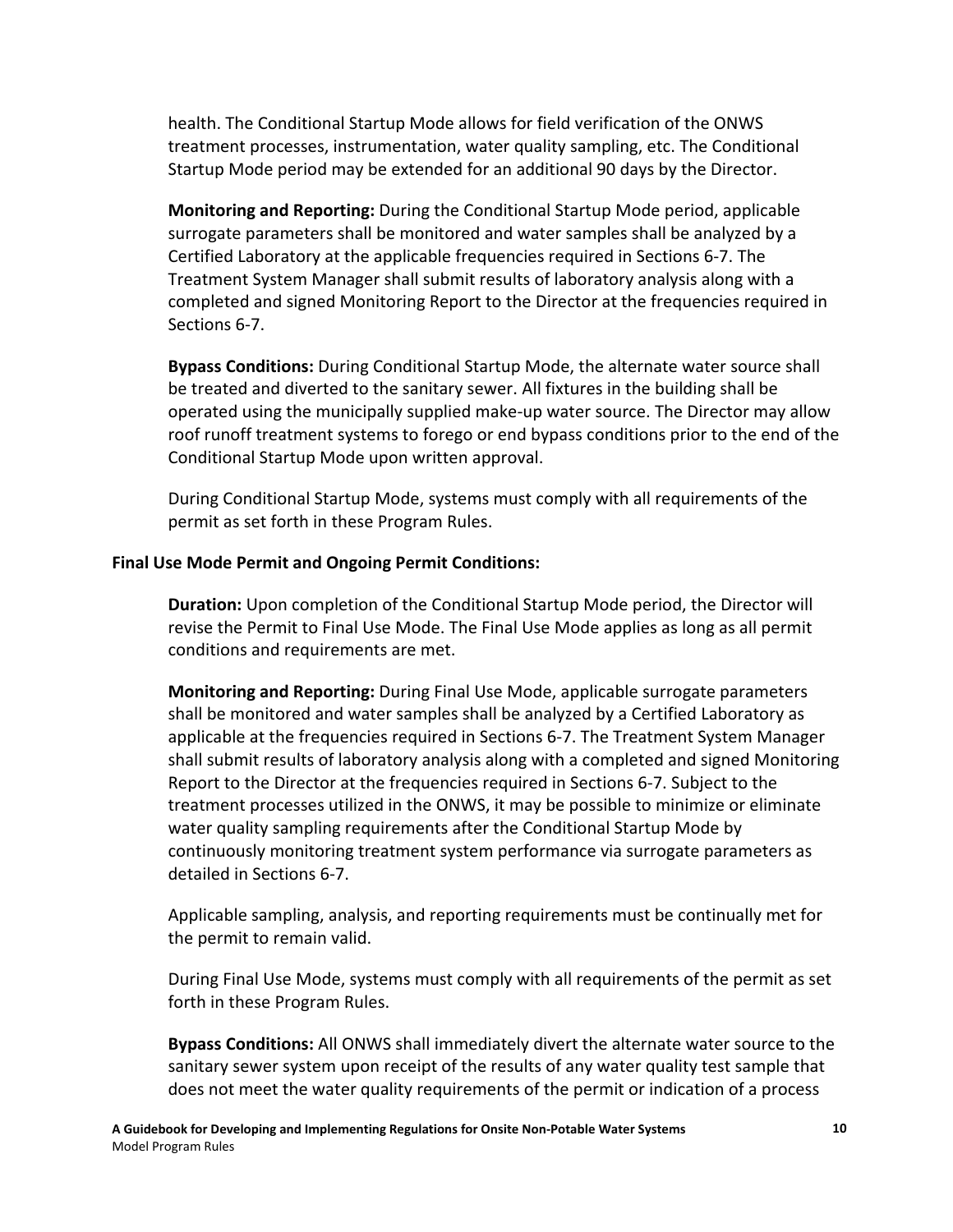malfunction based on continuous monitoring. Systems required to divert to the sanitary sewer may resume normal operation after the Director receives and approves documentation of three (3) consecutive days of full compliance along with a letter explaining why the performance was compromised and what actions were taken to prevent it from reoccurring.

### **Section PR.4c Permit Renewal**

Every permittee shall renew their permit annually. Upon the failure of the permittee to pay such fees, the permit shall be considered null and void until the permittee pays the fees and any penalties that might be assessed by the Director.

The ONWS permit shall be considered null and void if it is determined that the system was built without applicable building and plumbing permits.

### **Section PR.4d Permit Modification**

The Director may order the modification of any permit issued under these program rules upon: (1) a written application from the permittee or (2) receipt of evidence that the operation may (A) violate any provisions of these program rules or (B) endanger the public health.

Changes to the ONWS, including but not limited to changes in source water, end uses, treatment or other system components, may require permit modification.

In a district-scale project, the director may order the modification of any permit issued under these regulations given any changes in the roles of supplier, permittee, and or user as submitted to the director.

ONWS permittees will be charged an hourly rate for review and approval of permit modifications.

### **Section PR.4e Permit Transfer**

Permits to operate ONWS are not automatically transferable. New owners must submit documentation that they can and will properly operate an ONWS. The Director may approve or deny the transfer of a permit. The system may not be operated in absence of a current permit. Permit transfer requests require written application to the Director.

A new Water Balance Application is not required in order to request a permit transfer for an existing system in which construction and operation are consistent with a previously accepted Engineering Report.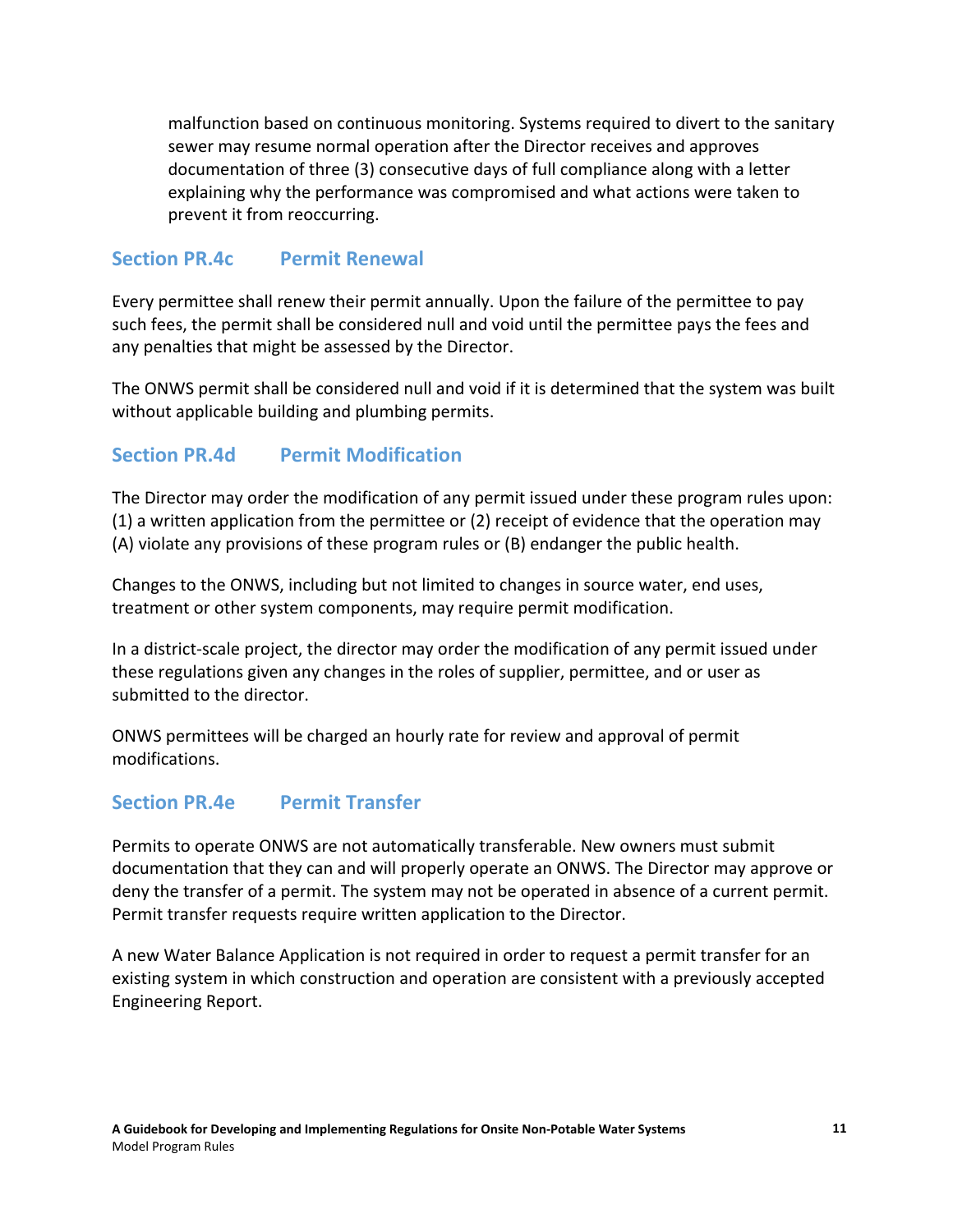# **Section PR.5 System Design Requirements**

### **Section PR.5a Cross-Connection Control and Make-up Water Supply**

Cross-connection testing shall be completed in accordance with applicable local and state plumbing codes prior to initial operation of the system and at intervals thereafter as mandated.

The municipal water connection serving properties with ONWS must be protected by a containment Reduced Pressure Principle Backflow Prevention Device (RP) within 25 feet downstream of the point of connection or water meter to protect the public water and/or recycled water system.

As shown in Table 1, ONWS must include municipally supplied make-up water **via an air gap** except:

- **Make-up Water Supply Exception 1**: Irrigation-only systems are not required to include a municipally supplied make-up;
- **Make-up Water Supply Exception 2**: Roof runoff systems that do not specify an isolation air-gap at the point of municipally supplied make-up may alternatively specify an isolation RP at the point of potable make-up to the ONWS.
- **Make-up Water Supply Exception 3**: For graywater systems used for irrigation, make-up water may be supplied for a non-pressurized storage tank provided the connection is protected by an air gap or RP.

|                                                                            | <b>Roof Runoff Systems</b>                                                                      | <b>All other Alternate Water Sources</b>                                                    |
|----------------------------------------------------------------------------|-------------------------------------------------------------------------------------------------|---------------------------------------------------------------------------------------------|
| Municipally supplied make-<br>up water source <sup>1</sup>                 | Reguired                                                                                        | Required                                                                                    |
| Service Meter Protection                                                   | Containment $RP^2$ required <25 ft<br>downstream of municipally supplied<br>water service meter | Containment RP required <25 ft<br>downstream of municipally supplied<br>water service meter |
| Protection at the point of<br>municipally supplied make-<br>up to the ONWS | Isolation air gap<br>OR.<br><b>Isolation RP</b>                                                 | Isolation air gap <sup>3</sup>                                                              |

### **Table 1. Make-up Supply and Cross Connection Protection for ONWS**

#### Notes:

- 1. Irrigation-only systems are not required to include a municipally supplied make-up.
- 2. RP = Reduced Pressure Principle Backflow Prevention Device
- 3. RP is allowed for graywater systems for irrigation for make-up water to a non-pressurized storage tank.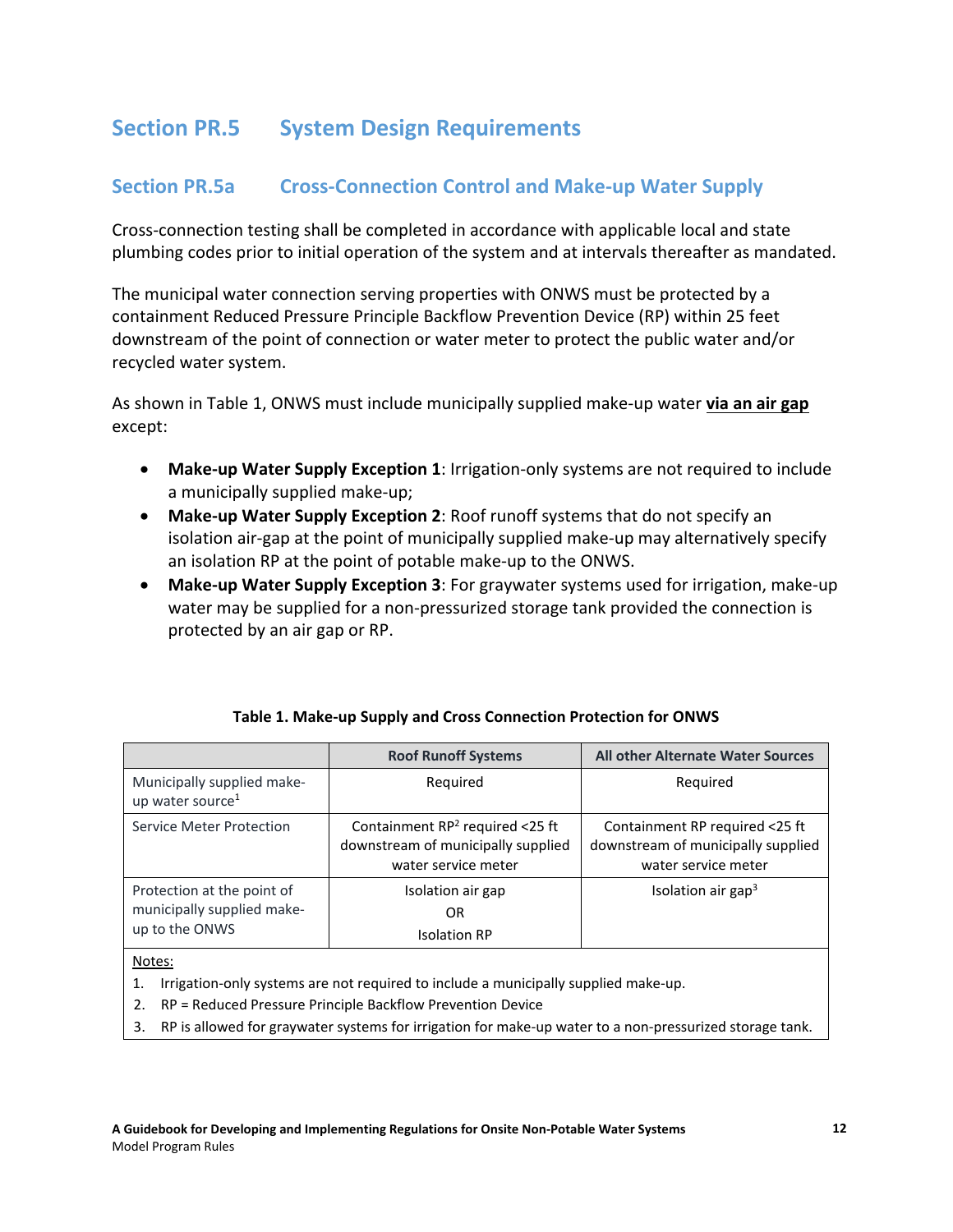## **Section PR.5b Fail-Safe Mechanisms**

All systems must be equipped with features that result in a controlled and non-hazardous automatic shutdown of the process in the event of a malfunction.

### **Section PR.5c Flow Meter**

All properties collecting, treating, receiving, or distributing water from an ONWS shall include a flow meter on the treated ONWS distribution system and a flow meter on the potable make-up water pipeline to the ONWS.

### **Section PR.5d Overflow**

All properties collecting, treating, receiving, or distributing water from an ONWS shall include overflow connections to the sanitary sewer system with an air gap or other approved backflow prevention device.

### **Section PR.5e Plumbing Code Compliance**

All properties collecting, treating, receiving, or distributing water from an ONWS shall include components or design features as required by applicable local and state plumbing codes, specifically:

(1) Signage as required by applicable local and state Plumbing Code; signage shall be maintained in good condition and free from damage or removal;

(2) For roof runoff systems, a first flush diverter or debris excluder as required by applicable local and state Plumbing Code;

(3) Tanks that receive and/or store untreated graywater and/or blackwater shall be properly vented per applicable local and state Plumbing Code.

### **Section PR.5f Irrigation System Requirements**

ONWS providing non-potable water for irrigation purposes shall be designed and operated in accordance with the following:

- The treatment, storage, distribution, reuse, or discharge of alternate water sources shall not create a nuisance.
- Treated alternate water sources shall not be applied to designated irrigation areas during periods when soils are saturated and could lead to runoff, not including incidental runoff.
- Treated alternate water sources shall not be allowed to escape the designated irrigation areas as surface flow or spray that would either pond and/or enter surface waters.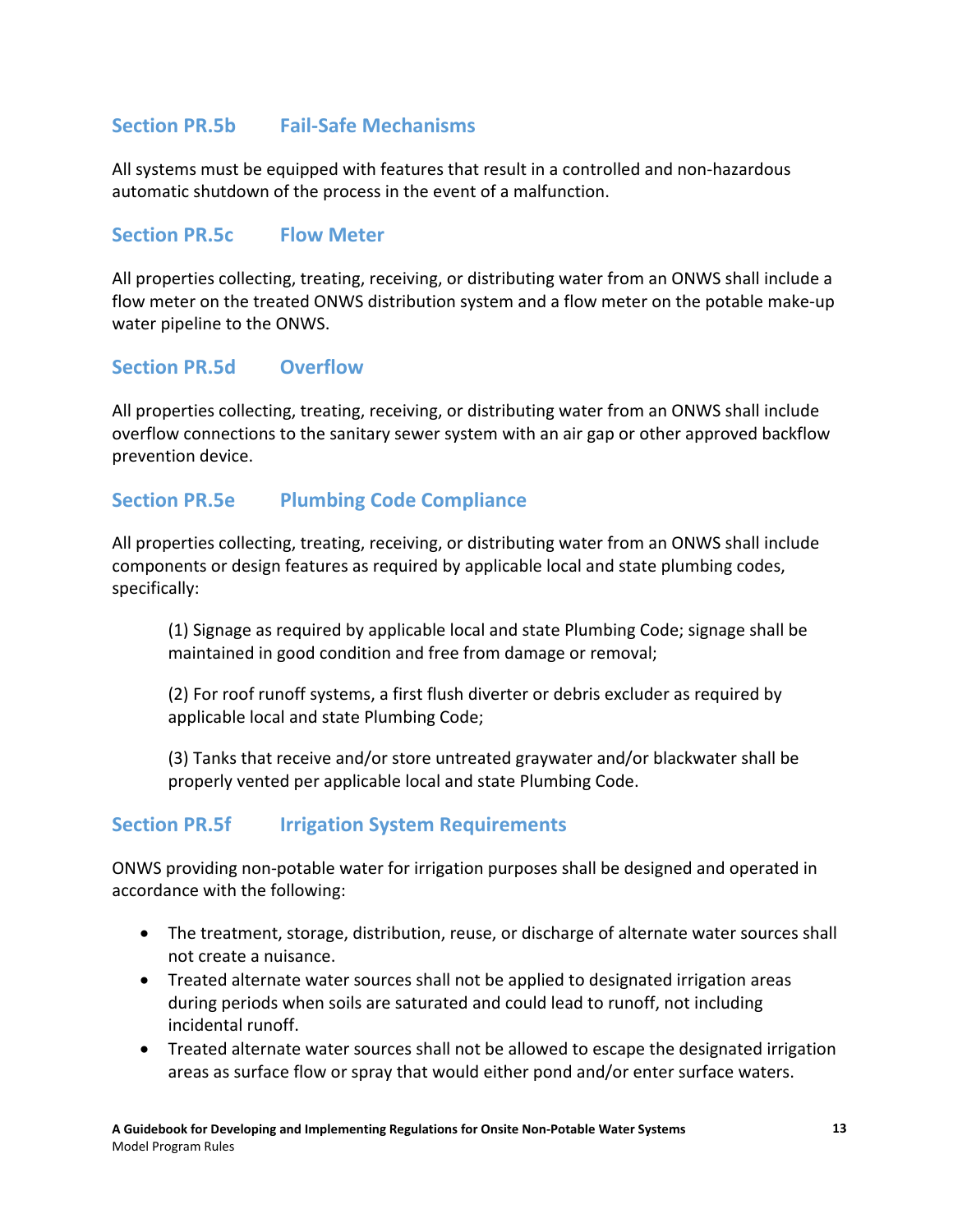• Irrigation spray or runoff caused by irrigation shall not enter a dwelling or food handling facility, and shall not contact any drinking water fountain, unless specifically protected with a shielding device.

# **Section PR.6 Water Quality Requirements**

A project applicant shall design and operate an ONWS such that the alternate water source receives treatment that achieves the LRTs for virus, protozoa, and bacteria as specified in Tables 2 and 3, as well as physical and chemical water quality criteria. Protozoa inactivation relates to the removal of *Giardia lamblia* and *Cryptosporidium*. Treatment requirements for bacteria are such that ONWS must meet the total Coliform monitoring requirements during Conditional Startup Mode, as well as the log reduction requirements for bacteria. If the log reduction requirements for bacteria can't be achieved, the ONWS shall be required to meet total Coliform sampling requirements in perpetuity.

| <b>Water Use Scenario</b>         | <b>Enteric Viruses</b> | <b>Parasitic Protozoa</b> | <b>Enteric Bacteria</b> |
|-----------------------------------|------------------------|---------------------------|-------------------------|
| Domestic Wastewater or Blackwater |                        |                           |                         |
| Unrestricted Irrigation           | 8.0                    | 7.0                       | 6.0                     |
| Indoor Use                        | 8.5                    | 7.0                       | 6.0                     |
| Graywater                         |                        |                           |                         |
| Unrestricted Irrigation           | 5.5                    | 4.5                       | 3.5                     |
| Indoor Use                        | 6.0                    | 4.5                       | 3.5                     |
| Roof runoff                       |                        |                           |                         |
| Unrestricted Irrigation           | Not applicable         | No data                   | 3.5                     |
| Indoor Use                        | Not applicable         | No data                   | 3.5                     |

#### Table 2. Log reduction targets for 10<sup>-4</sup> per person per year benchmarks for ONWS using blackwater, **graywater, or roof runoff**

#### Table 3. Log reduction targets for 10<sup>-4</sup> per person per year benchmarks for ONWS using stormwater

| <b>Water Use Scenario</b>              | <b>Enteric Viruses</b> | <b>Parasitic Protozoa</b> | <b>Enteric Bacteria</b> |
|----------------------------------------|------------------------|---------------------------|-------------------------|
| Stormwater (10 <sup>-1</sup> dilution) |                        |                           |                         |
| Unrestricted Irrigation                | 5.0                    | 4.5                       | 4.0                     |
| Indoor Use                             | 5.5                    | 5.5                       | 5.0                     |
| Stormwater (10 <sup>-3</sup> dilution) |                        |                           |                         |
| Unrestricted Irrigation                | 3.0                    | 2.5                       | 2.0                     |
| Indoor Use                             | 3.5                    | 3.5                       | 3.0                     |

Water quality criteria specific to each alternate water source are specified in Table 4 through Table 8.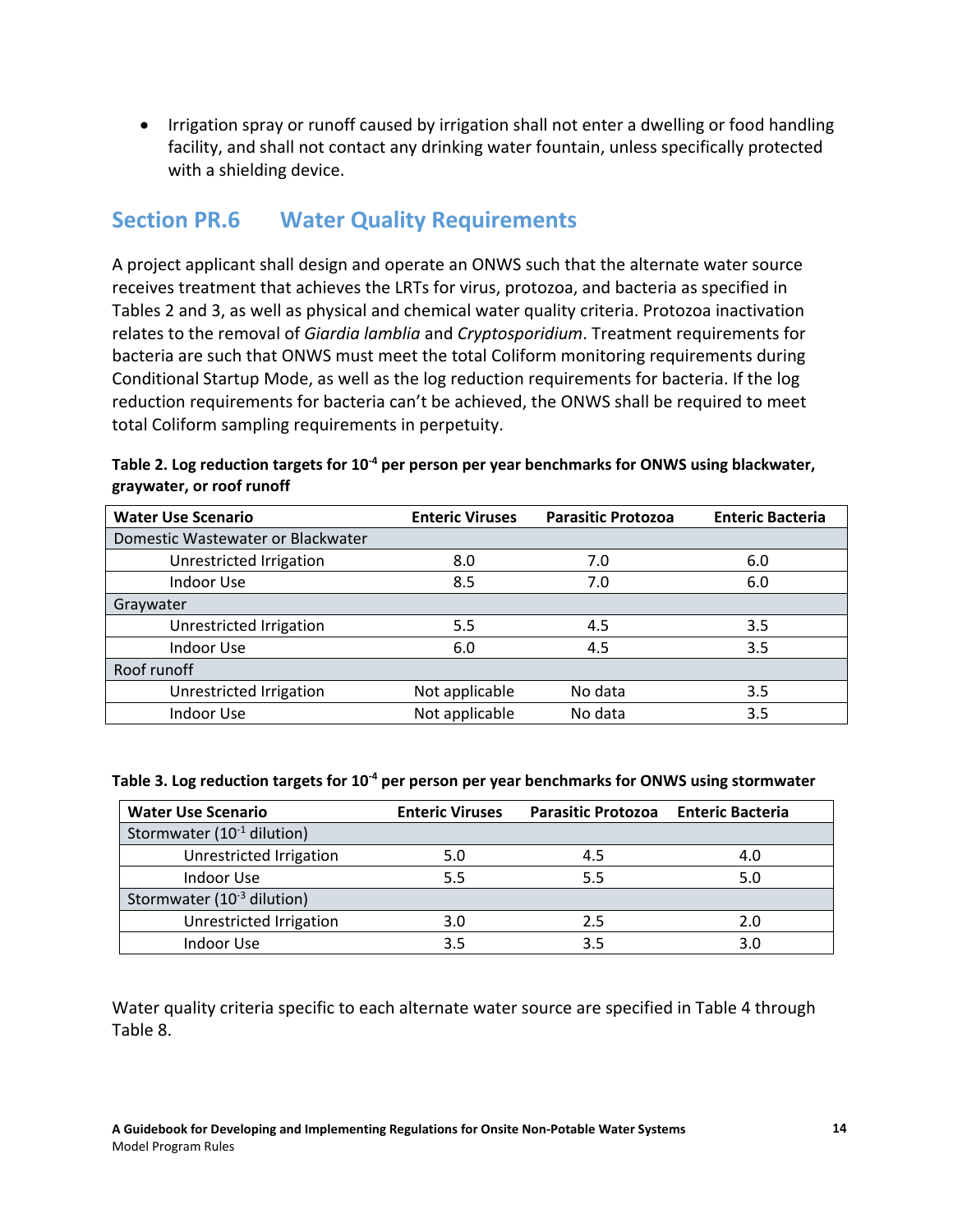## **Section PR.6a Domestic Wastewater or Blackwater Treatment Systems**

Blackwater must be oxidized, filtered, and disinfected prior to use for non-potable applications.

- Oxidized effluent means an alternate water source that has been stabilized, is nonputrescible, and contains dissolved oxygen.
- Filtered effluent means an oxidized effluent that has passed through a media or membrane filter to meet established turbidity requirements.
- Disinfected effluent means oxidized and filtered effluent that has been disinfected to meet the established pathogenic microorganism control requirements.
	- o Pathogenic microorganism control for virus and protozoa is achieved by meeting log reduction targets in Table 4.
	- o Pathogenic microorganism control for bacteria is achieved by complying with water quality limits for total coliform. Total coliform sampling shall be conducted daily during the Conditional Startup Mode. Based on the results, the Director may reduce the frequency of total coliform sampling during Final Use Mode or may allow surrogate parameter monitoring for systems that can meet log reduction targets as specified in Table 4.

Blackwater treatment systems shall meet the water quality requirements established in Table 4.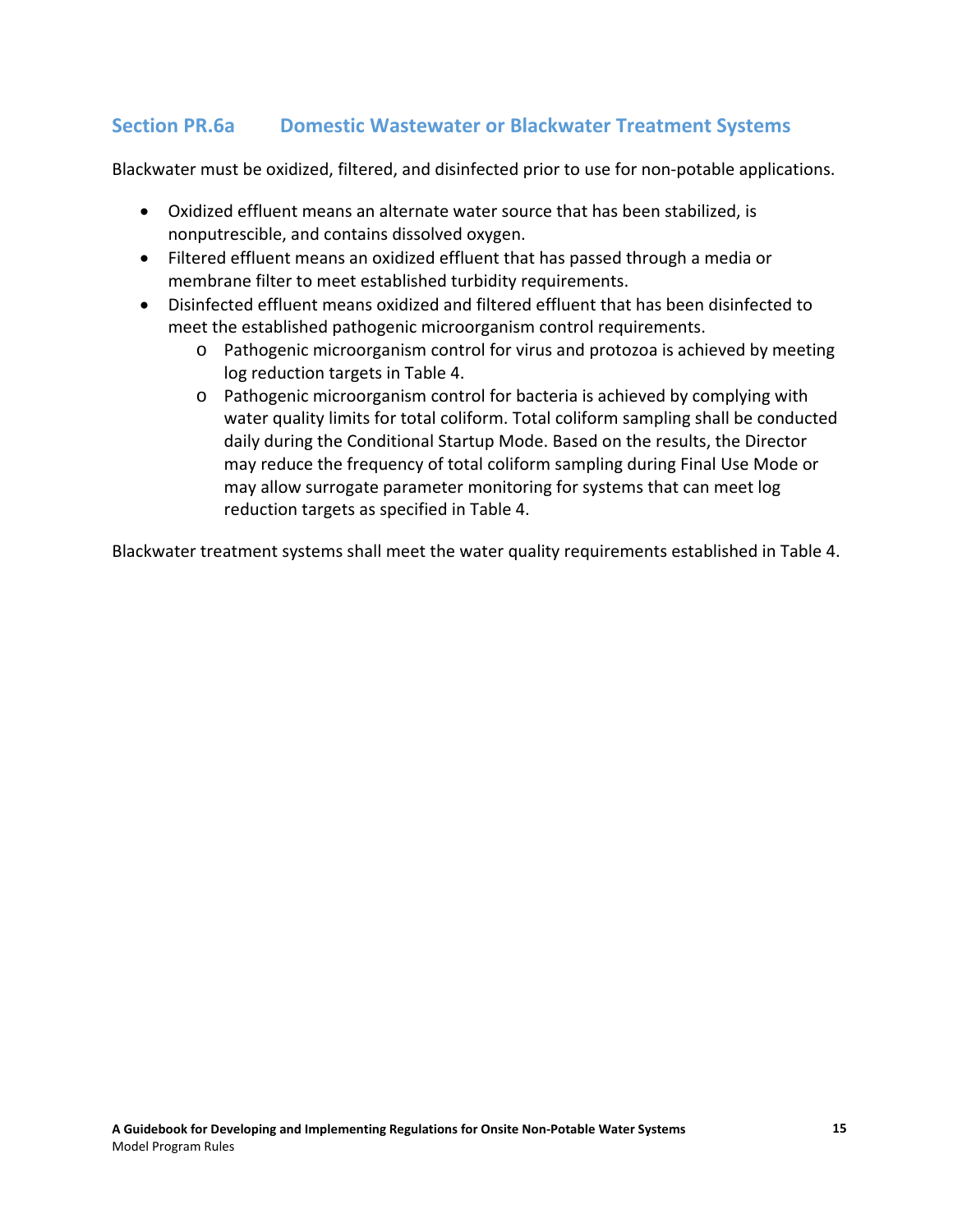#### **Table 4. Water Quality Requirements for Domestic Wastewater or Blackwater Treatment Systems**

| Parameter                                                                                                                                                                                                                                                                                                                                                  | <b>Water Quality Limit</b>                                                                                                                                                                                                                                                                                                                                                                                         | <b>Monitoring</b><br><b>Frequency</b>        |
|------------------------------------------------------------------------------------------------------------------------------------------------------------------------------------------------------------------------------------------------------------------------------------------------------------------------------------------------------------|--------------------------------------------------------------------------------------------------------------------------------------------------------------------------------------------------------------------------------------------------------------------------------------------------------------------------------------------------------------------------------------------------------------------|----------------------------------------------|
| BOD <sub>5</sub>                                                                                                                                                                                                                                                                                                                                           | The Director shall determine the specific $BOD5$ limits based on the technologies proposed in the<br>project applicant's Engineering Report.                                                                                                                                                                                                                                                                       |                                              |
| <b>TSS</b>                                                                                                                                                                                                                                                                                                                                                 | The Director shall determine the specific TSS limits based on the technologies proposed in the<br>project applicant's Engineering Report.                                                                                                                                                                                                                                                                          |                                              |
| Virus                                                                                                                                                                                                                                                                                                                                                      | Treatment must achieve at least:<br>• 8.5-log reduction in enteric virus for indoor reuse OR<br>• 8.0-log reduction in enteric virus for outdoor reuse.                                                                                                                                                                                                                                                            | Continuously<br>(via surrogate<br>parameter) |
| Protozoa                                                                                                                                                                                                                                                                                                                                                   | Treatment must achieve at least 7.0-log reduction in parasitic protozoa.                                                                                                                                                                                                                                                                                                                                           | Continuously<br>(via surrogate<br>parameter) |
| Bacteria <sup>2</sup>                                                                                                                                                                                                                                                                                                                                      | Treatment must achieve at least 6.0-log reduction in enteric bacteria<br>AND/OR                                                                                                                                                                                                                                                                                                                                    | Continuously<br>(via surrogate<br>parameter) |
|                                                                                                                                                                                                                                                                                                                                                            | meet the total Coliform requirements listed below:<br>The median concentration shall not exceed an MPN of 2.2 /100 mL<br>utilizing the bacteriological results of the last seven days for which<br>analyses have been completed; and<br>The maximum number shall not exceed an MPN of 23 /100 mL in more<br>than one sample in any 30 day period; and<br>No sample shall exceed an MPN of 240 /100 ml at any time. | Daily,<br>Other $1$                          |
| Turbidity                                                                                                                                                                                                                                                                                                                                                  | The Director shall determine the specific turbidity limits based on the technologies proposed in the<br>project applicant's Engineering Report.                                                                                                                                                                                                                                                                    |                                              |
| pH                                                                                                                                                                                                                                                                                                                                                         | It is recommended that the pH shall be between 6 and 9 at all times.                                                                                                                                                                                                                                                                                                                                               | Weekly                                       |
| Odor                                                                                                                                                                                                                                                                                                                                                       | The system shall not emit offensive odors.                                                                                                                                                                                                                                                                                                                                                                         | n/a                                          |
| Flow                                                                                                                                                                                                                                                                                                                                                       | At least two flow meters must be installed.                                                                                                                                                                                                                                                                                                                                                                        | Continuously                                 |
| Notes:<br>Pathogenic microorganism control for bacteria is achieved by complying with water quality limits for total<br>1.<br>coliform. Total coliform sampling shall be conducted daily during the Conditional Startup Mode. Based on the<br>results, the Director may reduce the frequency of total coliform sampling during Final Use Mode or may allow |                                                                                                                                                                                                                                                                                                                                                                                                                    |                                              |

surrogate parameter monitoring for systems that can meet the specified log reduction targets.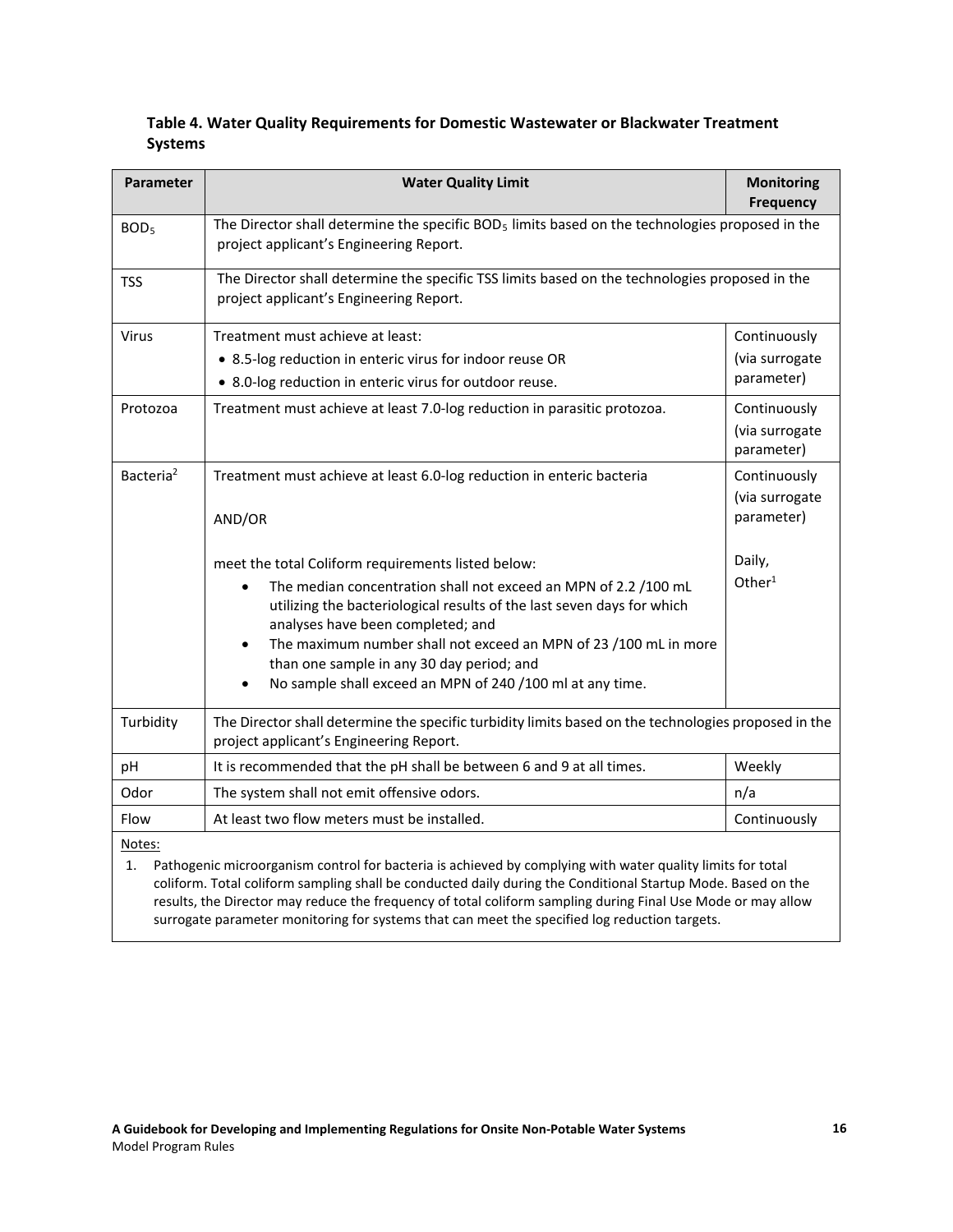## **Section PR.6b Graywater Treatment Systems**

Graywater must be oxidized, filtered, and disinfected prior to use for non-potable applications.

- Oxidized effluent means an alternate water source that has been stabilized, is nonputrescible, and contains dissolved oxygen.
- Filtered effluent means an oxidized effluent that has passed through a media or membrane filter to meet established turbidity requirements.
- Disinfected effluent means oxidized and filtered effluent that has been disinfected to meet the established pathogenic microorganism control requirements.
	- o Pathogenic microorganism control for virus and protozoa is achieved by meeting log reduction targets in Table 5.
	- o Pathogenic microorganism control for bacteria is achieved by complying with water quality limits for total coliform. Total coliform sampling shall be conducted daily during the Conditional Startup Mode. Based on the results, the Director may reduce the frequency of total coliform sampling during Final Use Mode or may allow surrogate parameter monitoring for systems that can meet log reduction targets as specified in Table 5.

Graywater treatment systems shall meet the water quality requirements established in Table 5.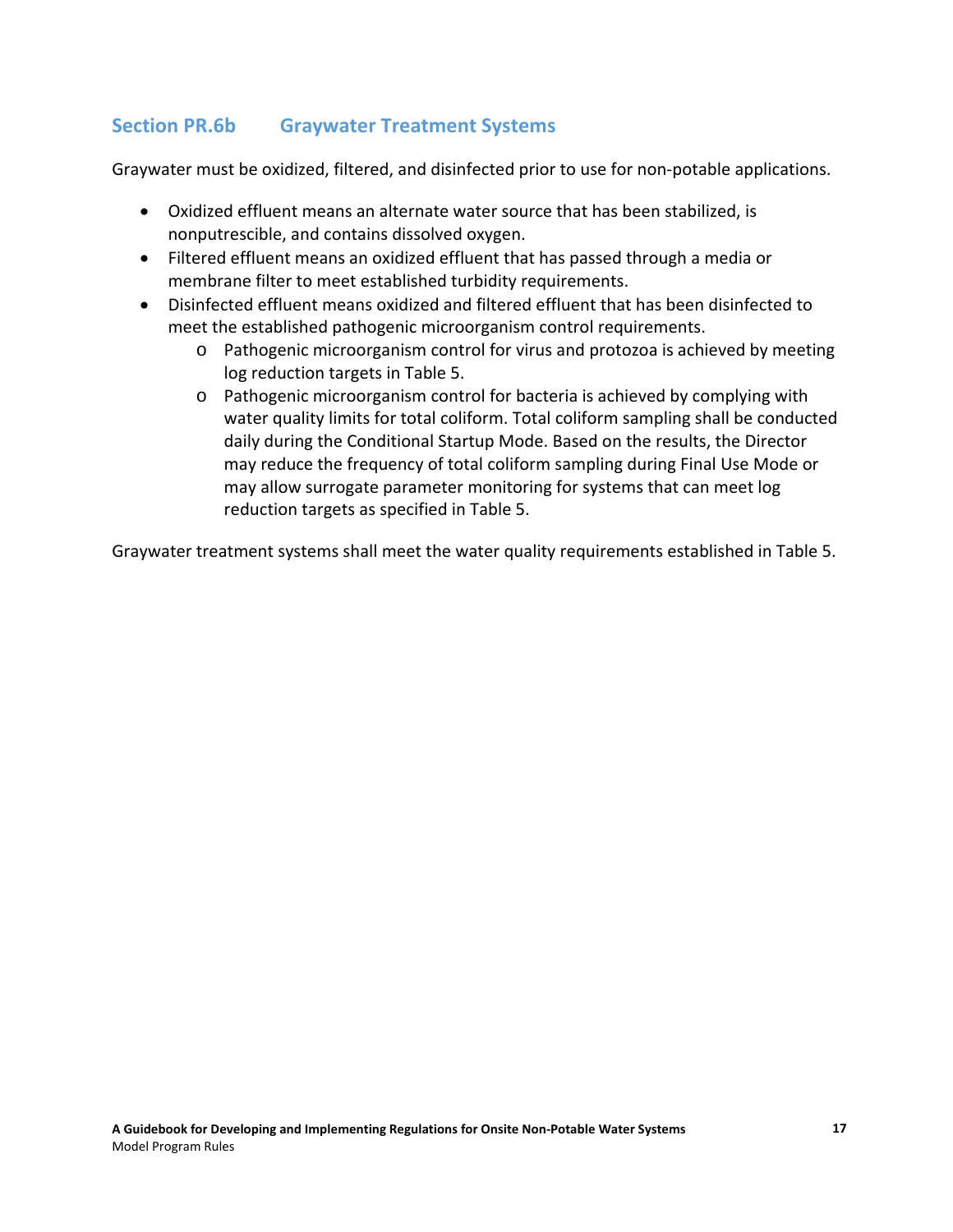| Parameter                                                                                                        | <b>Water Quality Limit</b>                                                                                                                                                                                                                                                                                     | <b>Monitoring</b><br><b>Frequency</b>        |
|------------------------------------------------------------------------------------------------------------------|----------------------------------------------------------------------------------------------------------------------------------------------------------------------------------------------------------------------------------------------------------------------------------------------------------------|----------------------------------------------|
| BOD <sub>5</sub>                                                                                                 | The Director shall determine the specific BOD <sub>5</sub> limits based on the technologies proposed in<br>the project applicant's Engineering Report.                                                                                                                                                         |                                              |
| <b>TSS</b>                                                                                                       | The Director shall determine the specific TSS limits based on the technologies proposed in the<br>project applicant's Engineering Report.                                                                                                                                                                      |                                              |
| Virus                                                                                                            | Treatment must achieve at least:                                                                                                                                                                                                                                                                               | Continuously                                 |
|                                                                                                                  | • 6.0-log reduction in enteric virus for indoor reuse OR<br>• 5.5-log reduction in enteric virus for outdoor reuse.                                                                                                                                                                                            | (via surrogate<br>parameter)                 |
| Protozoa                                                                                                         | Treatment must achieve at least 4.5-log reduction in parasitic protozoa for<br>all end use applications.                                                                                                                                                                                                       | Continuously<br>(via surrogate<br>parameter) |
| Bacteria <sup>2</sup>                                                                                            | Treatment must achieve at least 3.5-log reduction in enteric bacteria                                                                                                                                                                                                                                          | Continuously                                 |
|                                                                                                                  | AND/OR                                                                                                                                                                                                                                                                                                         | (via surrogate<br>parameter)                 |
|                                                                                                                  | meet the total Coliform requirements listed below:<br>The median concentration shall not exceed an MPN of 2.2 /100<br>mL utilizing the bacteriological results of the last seven days for<br>which analyses have been completed; and<br>No sample shall exceed an MPN of 240 /100 ml at any time.<br>$\bullet$ | Daily,<br>Other <sup>1</sup>                 |
| Turbidity                                                                                                        | The Director shall determine the specific turbidity limits based on the technologies proposed in<br>the project applicant's Engineering Report.                                                                                                                                                                |                                              |
| pH                                                                                                               | It is recommended that the pH shall be between 6 and 9 at all times.                                                                                                                                                                                                                                           | Weekly                                       |
| Odor                                                                                                             | The system shall not emit offensive odors.                                                                                                                                                                                                                                                                     | n/a                                          |
| Flow                                                                                                             | At least two flow meters must be installed.                                                                                                                                                                                                                                                                    | Continuously                                 |
| Notes:                                                                                                           |                                                                                                                                                                                                                                                                                                                |                                              |
| Pathogenic microorganism control for bacteria is achieved by complying with water quality limits for total<br>1. |                                                                                                                                                                                                                                                                                                                |                                              |

coliform. Total coliform sampling shall be conducted daily during the Conditional Startup Mode. Based on the results, the Director may reduce the frequency of total coliform sampling during Final Use Mode or may allow surrogate parameter monitoring for systems that can meet the specified log reduction targets.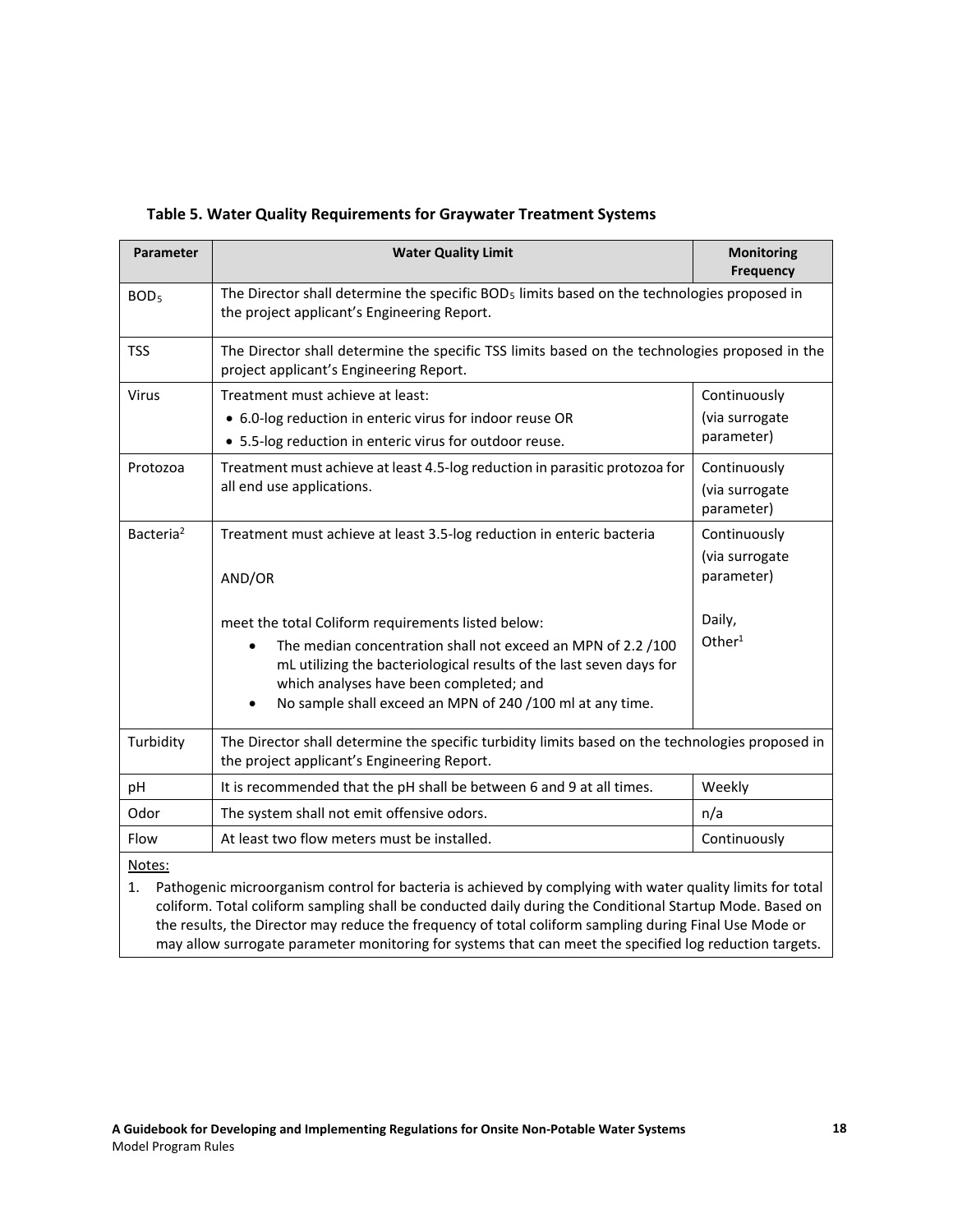## **Section PR.6c Stormwater Treatment Systems**

Stormwater treatment systems shall meet the water quality requirements established in Table 6 or Table 7.

- Pathogenic microorganism control for virus and protozoa is achieved by meeting log reduction targets in Table 6 or Table 7.
- Pathogenic microorganism control for bacteria is achieved by complying with water quality limits for total coliform. Total coliform sampling shall be conducted weekly during the Conditional Startup Mode. Based on the results, the Director may reduce the frequency of total coliform sampling during Final Use Mode or may allow surrogate parameter monitoring for systems that can meet log reduction targets as specified in Table 6 or Table 7.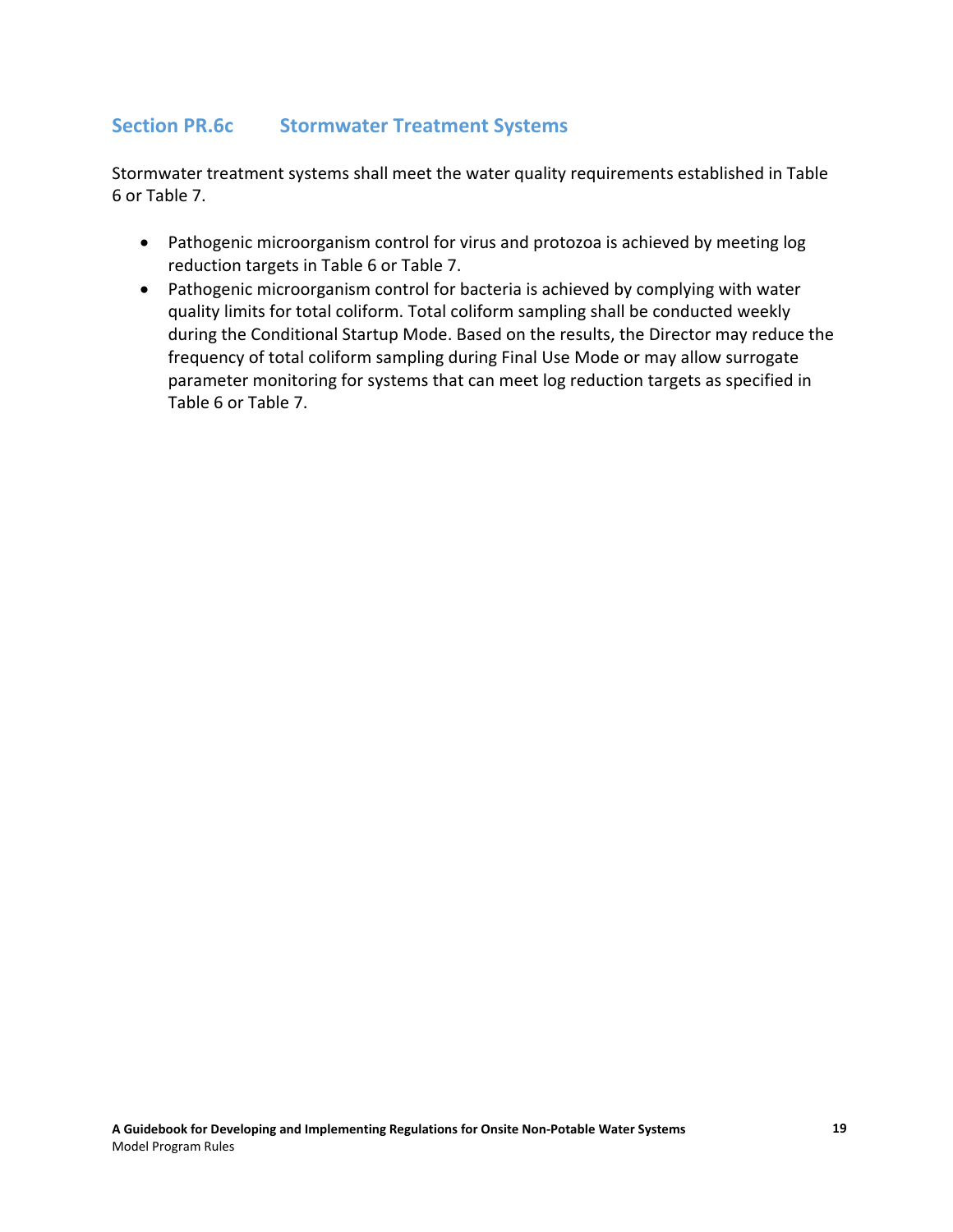| Parameter                                                                                                                                                                                                                                                                                                                                                                                                                                                       | <b>Water Quality Limit</b>                                                                                                                                                                                                                                                                                                                                                                                                                                     | <b>Monitoring</b><br><b>Frequency</b> |
|-----------------------------------------------------------------------------------------------------------------------------------------------------------------------------------------------------------------------------------------------------------------------------------------------------------------------------------------------------------------------------------------------------------------------------------------------------------------|----------------------------------------------------------------------------------------------------------------------------------------------------------------------------------------------------------------------------------------------------------------------------------------------------------------------------------------------------------------------------------------------------------------------------------------------------------------|---------------------------------------|
| Virus                                                                                                                                                                                                                                                                                                                                                                                                                                                           | Treatment must achieve at least:                                                                                                                                                                                                                                                                                                                                                                                                                               | Continuously                          |
|                                                                                                                                                                                                                                                                                                                                                                                                                                                                 | • 5.5-log reduction in enteric virus for indoor reuse OR                                                                                                                                                                                                                                                                                                                                                                                                       | (via surrogate                        |
|                                                                                                                                                                                                                                                                                                                                                                                                                                                                 | • 5.0-log reduction in enteric virus for outdoor reuse.                                                                                                                                                                                                                                                                                                                                                                                                        | parameter)                            |
| Protozoa                                                                                                                                                                                                                                                                                                                                                                                                                                                        | Treatment must achieve at least:                                                                                                                                                                                                                                                                                                                                                                                                                               | Continuously                          |
|                                                                                                                                                                                                                                                                                                                                                                                                                                                                 | • 5.5-log reduction in parasitic protozoa for indoor reuse OR                                                                                                                                                                                                                                                                                                                                                                                                  | (via surrogate                        |
|                                                                                                                                                                                                                                                                                                                                                                                                                                                                 | • 4.5-log reduction in parasitic protozoa for outdoor reuse.                                                                                                                                                                                                                                                                                                                                                                                                   | parameter)                            |
| Bacteria <sup>1</sup>                                                                                                                                                                                                                                                                                                                                                                                                                                           | Treatment must achieve at least:                                                                                                                                                                                                                                                                                                                                                                                                                               | Continuously                          |
|                                                                                                                                                                                                                                                                                                                                                                                                                                                                 | • 5.0-log reduction in enteric bacteria for indoor reuse OR                                                                                                                                                                                                                                                                                                                                                                                                    | (via surrogate                        |
|                                                                                                                                                                                                                                                                                                                                                                                                                                                                 | • 4.0-log reduction in enteric bacteria for outdoor reuse.                                                                                                                                                                                                                                                                                                                                                                                                     | parameter)                            |
| Turbidity                                                                                                                                                                                                                                                                                                                                                                                                                                                       | AND/OR<br>meet the total Coliform requirements listed below:<br>The median concentration shall not exceed an MPN of 2.2 /100<br>mL utilizing the bacteriological results of the last seven days for<br>which analyses have been completed; and<br>No sample shall exceed an MPN of 240 /100 ml at any time.<br>The Director shall determine the specific turbidity limits based on the technologies proposed<br>in the project applicant's Engineering Report. | Weekly,<br>Other <sup>1</sup>         |
| Odor                                                                                                                                                                                                                                                                                                                                                                                                                                                            | The system shall not emit offensive odors.                                                                                                                                                                                                                                                                                                                                                                                                                     | n/a                                   |
| Flow                                                                                                                                                                                                                                                                                                                                                                                                                                                            | At least two flow meters must be installed.                                                                                                                                                                                                                                                                                                                                                                                                                    | Continuously                          |
| Notes:<br>Pathogenic microorganism control for bacteria is achieved by complying with water quality limits for<br>1.<br>total coliform. Total coliform sampling shall be conducted weekly during the Conditional Startup Mode.<br>Based on the results, the Director may reduce the frequency of total coliform sampling during Final Use<br>Mode or may allow surrogate parameter monitoring for systems that can meet the specified log<br>reduction targets. |                                                                                                                                                                                                                                                                                                                                                                                                                                                                |                                       |

### **Table 6. Water Quality Requirements for Stormwater Treatment Systems (10-1 dilution)**

2. The Director may reduce the frequency of VOC monitoring for stormwater systems that show consistent evidence of minimal risk of contamination by VOCs through monitoring results and/or demonstration of low risk stormwater collection environment.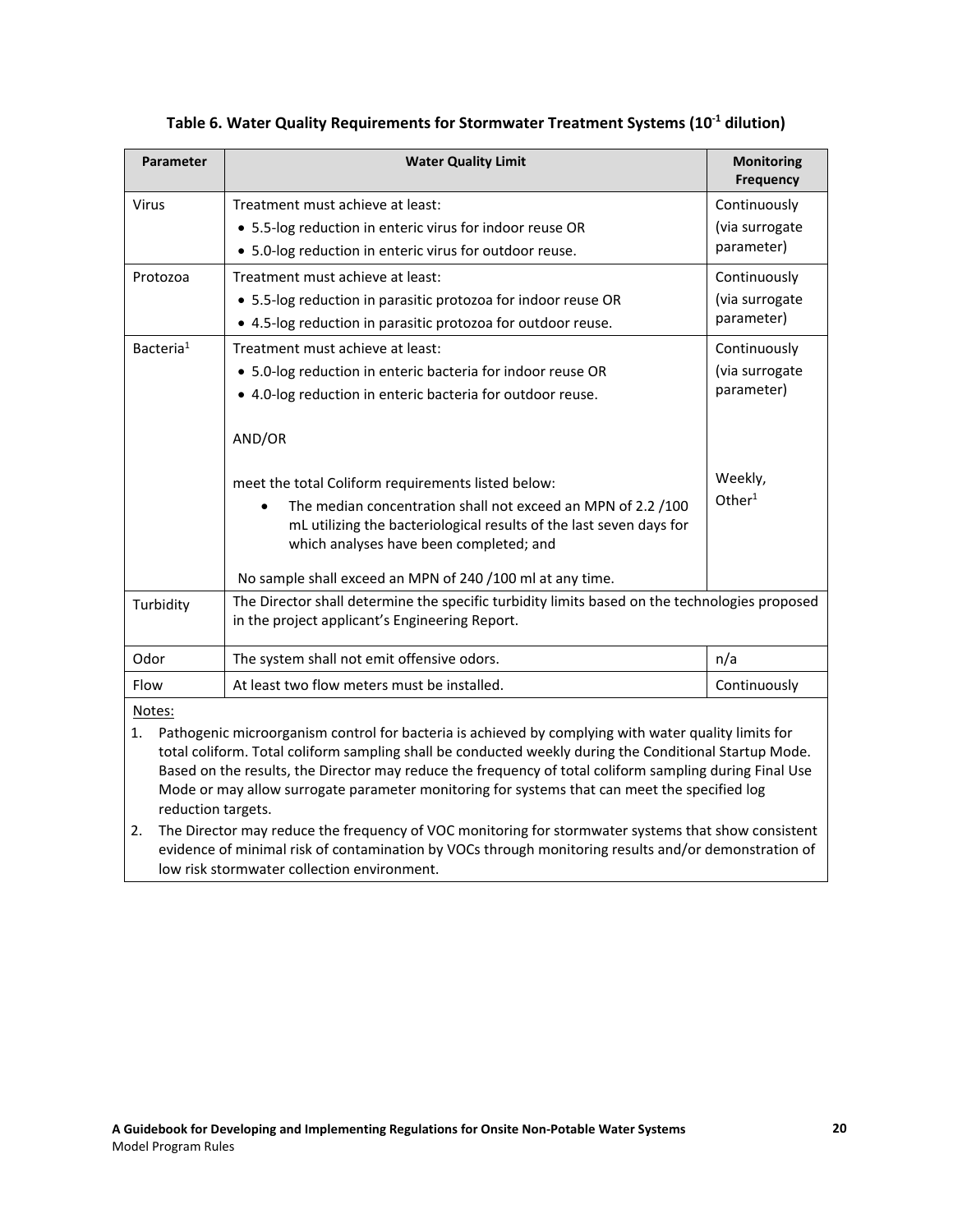| <b>Parameter</b>                                                                                                                                                                                                                                                                                 | <b>Water Quality Limit</b>                                                                                                                                                                                                                                                                                                                                                                                                                                                                                                       | <b>Monitoring</b><br><b>Frequency</b> |
|--------------------------------------------------------------------------------------------------------------------------------------------------------------------------------------------------------------------------------------------------------------------------------------------------|----------------------------------------------------------------------------------------------------------------------------------------------------------------------------------------------------------------------------------------------------------------------------------------------------------------------------------------------------------------------------------------------------------------------------------------------------------------------------------------------------------------------------------|---------------------------------------|
| <b>Virus</b>                                                                                                                                                                                                                                                                                     | Treatment must achieve at least:                                                                                                                                                                                                                                                                                                                                                                                                                                                                                                 | Continuously                          |
|                                                                                                                                                                                                                                                                                                  | • 3.5-log reduction in enteric virus for indoor reuse OR                                                                                                                                                                                                                                                                                                                                                                                                                                                                         | (via surrogate                        |
|                                                                                                                                                                                                                                                                                                  | • 3.0-log reduction in enteric virus for outdoor reuse.                                                                                                                                                                                                                                                                                                                                                                                                                                                                          | parameter)                            |
| Protozoa                                                                                                                                                                                                                                                                                         | Treatment must achieve at least:                                                                                                                                                                                                                                                                                                                                                                                                                                                                                                 | Continuously                          |
|                                                                                                                                                                                                                                                                                                  | • 3.5-log reduction in parasitic protozoa for indoor reuse OR                                                                                                                                                                                                                                                                                                                                                                                                                                                                    | (via surrogate                        |
|                                                                                                                                                                                                                                                                                                  | • 2.5-log reduction in parasitic protozoa for outdoor reuse.                                                                                                                                                                                                                                                                                                                                                                                                                                                                     | parameter)                            |
| Bacteria <sup>1</sup>                                                                                                                                                                                                                                                                            | Treatment must achieve at least:                                                                                                                                                                                                                                                                                                                                                                                                                                                                                                 | Continuously                          |
|                                                                                                                                                                                                                                                                                                  | • 3.0-log reduction in enteric bacteria for indoor reuse OR                                                                                                                                                                                                                                                                                                                                                                                                                                                                      | (via surrogate                        |
|                                                                                                                                                                                                                                                                                                  | • 2.0-log reduction in enteric bacteria for outdoor reuse.                                                                                                                                                                                                                                                                                                                                                                                                                                                                       | parameter)                            |
|                                                                                                                                                                                                                                                                                                  | AND/OR                                                                                                                                                                                                                                                                                                                                                                                                                                                                                                                           |                                       |
|                                                                                                                                                                                                                                                                                                  | meet the total Coliform requirements listed below:                                                                                                                                                                                                                                                                                                                                                                                                                                                                               | Weekly,                               |
|                                                                                                                                                                                                                                                                                                  | The median concentration shall not exceed an MPN of 2.2 /100<br>mL utilizing the bacteriological results of the last seven days for<br>which analyses have been completed; and                                                                                                                                                                                                                                                                                                                                                   | Other <sup>1</sup>                    |
|                                                                                                                                                                                                                                                                                                  | No sample shall exceed an MPN of 240 /100 ml at any time.                                                                                                                                                                                                                                                                                                                                                                                                                                                                        |                                       |
| Turbidity                                                                                                                                                                                                                                                                                        | The Director shall determine the specific turbidity limits based on the technologies proposed<br>in the project applicant's Engineering Report.                                                                                                                                                                                                                                                                                                                                                                                  |                                       |
| Odor                                                                                                                                                                                                                                                                                             | The system shall not emit offensive odors.                                                                                                                                                                                                                                                                                                                                                                                                                                                                                       | n/a                                   |
| Flow                                                                                                                                                                                                                                                                                             | At least two flow meters must be installed.                                                                                                                                                                                                                                                                                                                                                                                                                                                                                      | Continuously                          |
| Notes:<br>1.<br>reduction targets.<br>2.                                                                                                                                                                                                                                                         | Pathogenic microorganism control for bacteria is achieved by complying with water quality limits for<br>total coliform. Total coliform sampling shall be conducted weekly during the Conditional Startup Mode.<br>Based on the results, the Director may reduce the frequency of total coliform sampling during Final Use<br>Mode or may allow surrogate parameter monitoring for systems that can meet the specified log<br>The Director may reduce the frequency of VOC monitoring for stormwater systems that show consistent |                                       |
| $\mathbf{r}$ and $\mathbf{r}$ are $\mathbf{r}$ and $\mathbf{r}$ are $\mathbf{r}$ and $\mathbf{r}$ and $\mathbf{r}$ are $\mathbf{r}$ and $\mathbf{r}$ are $\mathbf{r}$ and $\mathbf{r}$ are $\mathbf{r}$ and $\mathbf{r}$ are $\mathbf{r}$ and $\mathbf{r}$ are $\mathbf{r}$ and $\mathbf{r}$ are |                                                                                                                                                                                                                                                                                                                                                                                                                                                                                                                                  |                                       |

**Table 7. Water Quality Requirements for Stormwater Treatment Systems (10-3 dilution)**

evidence of minimal risk of contamination by VOCs through monitoring results and/or demonstration of low risk stormwater collection environment.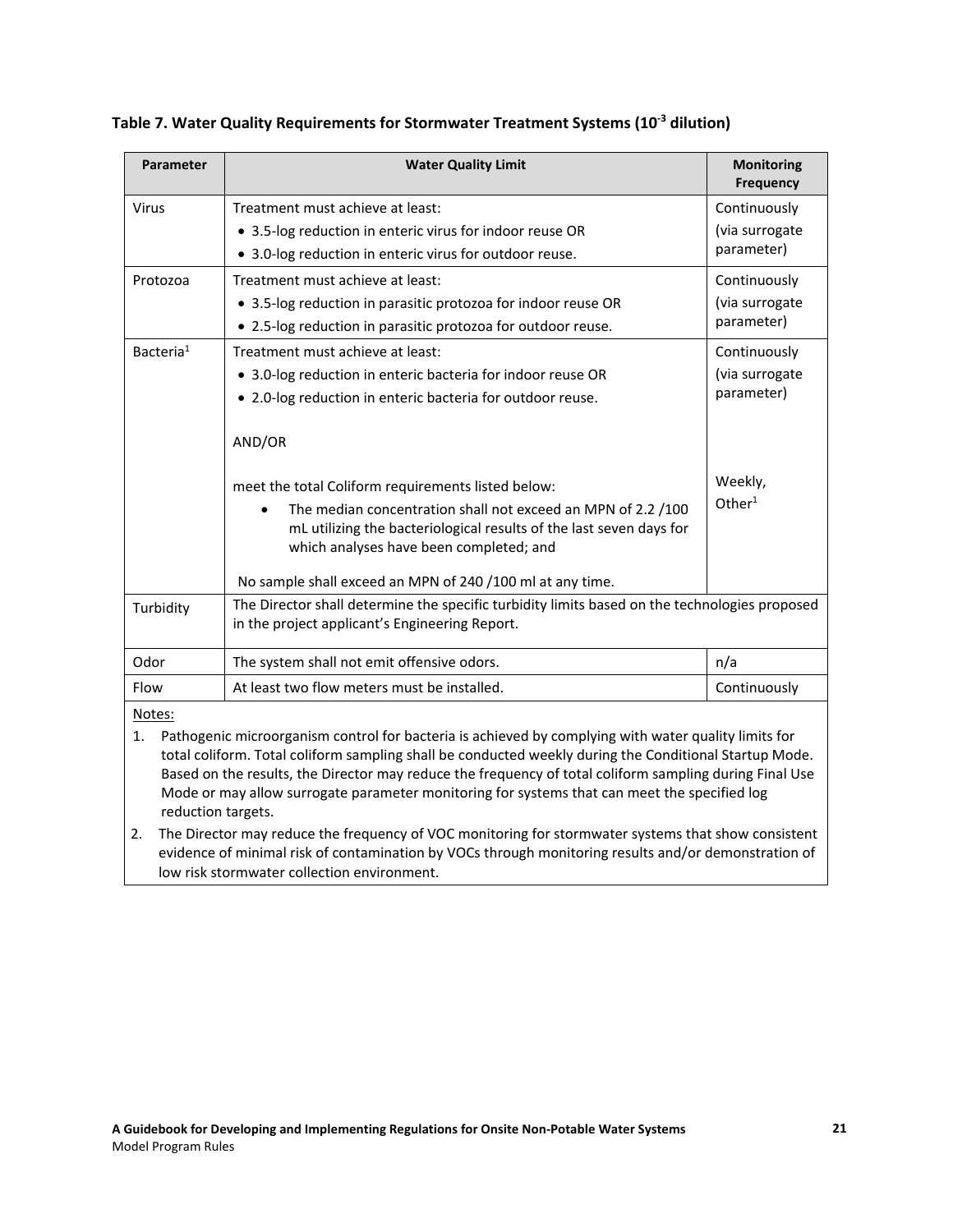## **Section PR.6d Roof Runoff Treatment Systems**

Roof Runoff treatment systems shall meet the water quality requirements established in Table 8.

- Disinfection with chlorine, ozone, ultraviolet radiation, or other approved agent is required for all uses with potential for human contact.
- Pathogenic microorganism control for bacteria is achieved by complying with water quality limits for total coliform. Total coliform sampling shall be conducted weekly during the Conditional Startup Mode. Based on the results, the Director may reduce the frequency of total coliform sampling during Final Use Mode or may allow surrogate parameter monitoring for systems that can meet log reduction targets as specified in Table 8.

| <b>Parameter</b>                                                                                                                                                                                                                                                                                                                          | <b>Water Quality Limit</b>                                                                                                                                                                                                                                                                                    | <b>Monitoring</b><br><b>Frequency</b>        |
|-------------------------------------------------------------------------------------------------------------------------------------------------------------------------------------------------------------------------------------------------------------------------------------------------------------------------------------------|---------------------------------------------------------------------------------------------------------------------------------------------------------------------------------------------------------------------------------------------------------------------------------------------------------------|----------------------------------------------|
| Virus                                                                                                                                                                                                                                                                                                                                     | Not applicable                                                                                                                                                                                                                                                                                                | N/A                                          |
| Protozoa                                                                                                                                                                                                                                                                                                                                  | No data                                                                                                                                                                                                                                                                                                       | N/A                                          |
| Bacteria <sup>1</sup>                                                                                                                                                                                                                                                                                                                     | Treatment must achieve at least 3.5-log reduction in enteric bacteria<br>AND/OR                                                                                                                                                                                                                               | Continuously<br>(via surrogate<br>parameter) |
|                                                                                                                                                                                                                                                                                                                                           | meet the total Coliform requirements listed below:<br>The median concentration shall not exceed an MPN of 2.2/100<br>mL utilizing the bacteriological results of the last seven days for<br>which analyses have been completed; and<br>No sample shall exceed an MPN of 240 /100 ml at any time.<br>$\bullet$ | Weekly,<br>Other <sup>1</sup>                |
| Turbidity                                                                                                                                                                                                                                                                                                                                 | The Director shall determine the specific turbidity limits based on the technologies proposed<br>in the project applicant's Engineering Report.                                                                                                                                                               |                                              |
| Odor                                                                                                                                                                                                                                                                                                                                      | The system shall not emit offensive odors.<br>n/a                                                                                                                                                                                                                                                             |                                              |
| Flow                                                                                                                                                                                                                                                                                                                                      | At least two flow meters must be installed.<br>Continuously                                                                                                                                                                                                                                                   |                                              |
| Notes:<br>Pathogenic microorganism control for bacteria is achieved by complying with water quality limits for<br>1.<br>total coliform. Total coliform sampling shall be conducted weekly during the Conditional Startup Mode.<br>Based on the results, the Director may reduce the frequency of total coliform sampling during Final Use |                                                                                                                                                                                                                                                                                                               |                                              |

Mode or may allow surrogate parameter monitoring for systems that can meet the specified log

#### **Table 8. Water Quality Requirements for Roof Runoff Treatment Systems**

reduction targets.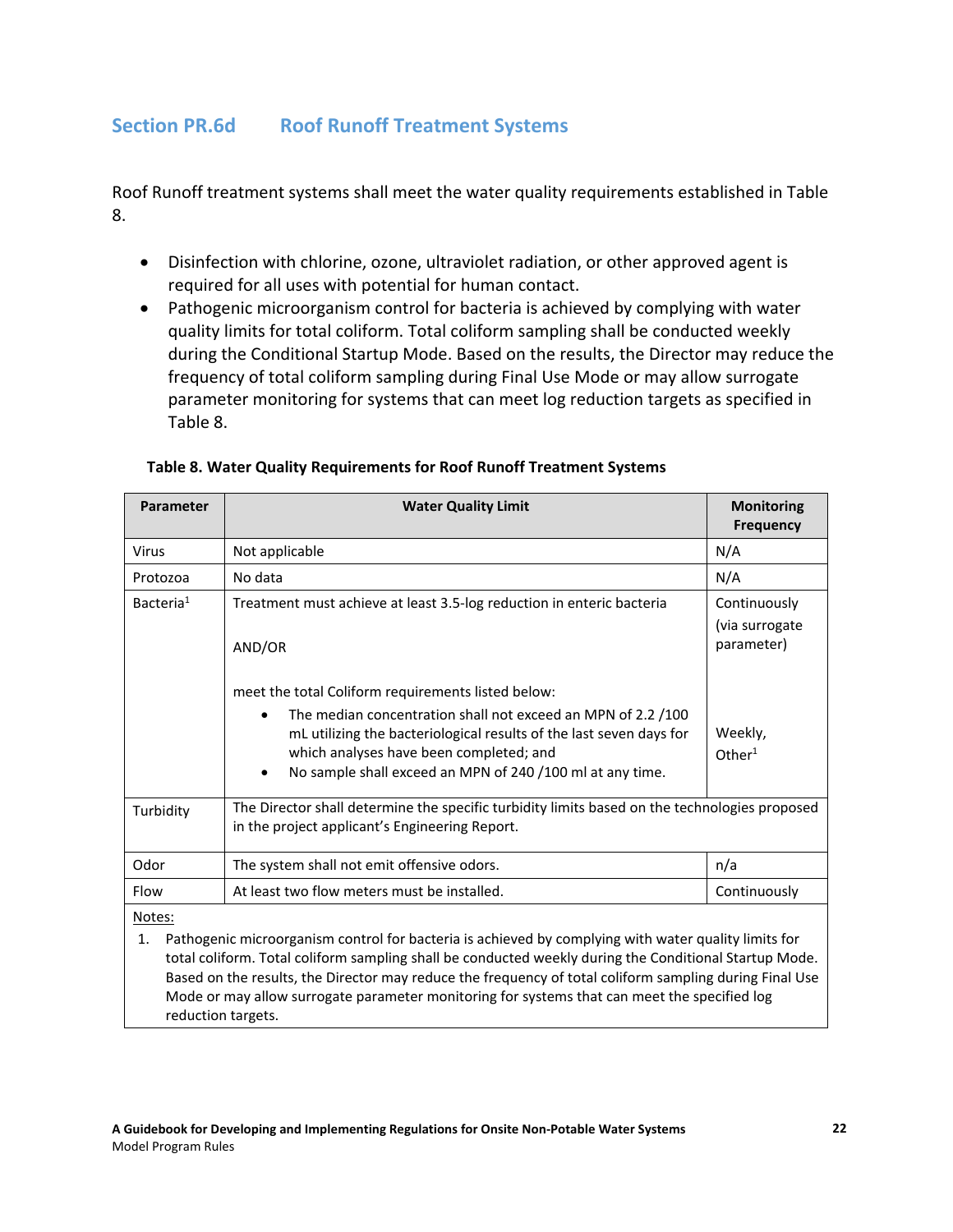## **Section PR.6e Pathogenic Microorganism Control Log Reduction Credits**

To meet the pathogenic microorganism control for enteric virus and parasitic protozoa, project applicants must install treatment processes that achieve log reduction targets as shown in Tables 4-8.

Pathogenic microorganism control for bacteria is achieved by complying with water quality limits for total coliform. Total coliform sampling shall be conducted at frequencies shown in Tables 4-8 during the Conditional Startup Mode. The Director may reduce the frequency of total coliform sampling during Final Use Mode or may allow surrogate parameter monitoring for systems that can meet log reduction targets as shown in Tables 4-8.

**Log Reduction Credits.** The Director grants log reduction credits based on each technology's ability to achieve a defined log reduction value. Evidence of the treatment technology's ability to reliably and consistently achieve the log reduction value, including information on the required operating conditions and surrogate parameters that require continuous monitoring, must be included in a project applicant's Engineering Report.

For treatment technologies that submit validation reports as evidence for log reduction credits, the submitted validation reports must include a letter demonstrating the report has been accepted previously by a state public health official.

Table 9 provides example log reduction credits for different treatment processes and examples of required supporting information. Table 9 is not prescriptive or exhaustive as specific requirements will be approved by the Director based on details provided by the project applicant in the Engineering Report.

**Continuous Monitoring.** A project applicant shall propose and include in its Engineering Report, continuous monitoring, as described in Section 7, using the pathogenic microorganisms of concern or a microbial, chemical, or physical surrogate parameter(s) that verifies the performance of each treatment process's ability to achieve its credited log reduction.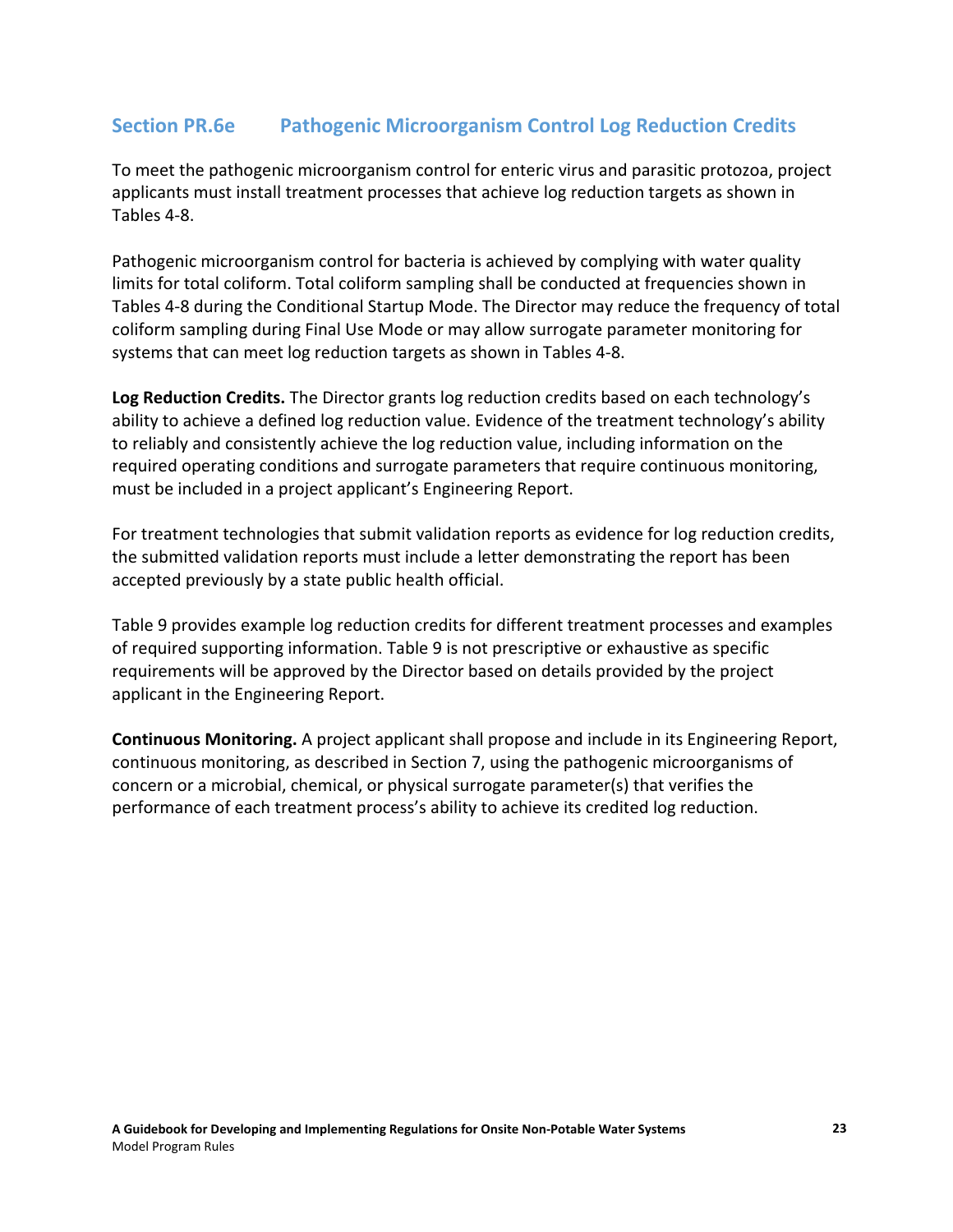#### **Table 9. Example Treatment Process Log<sub>10</sub> Reduction Credits**

| <b>Treatment Process</b>                          | Log <sub>10</sub> Reduction Credits<br>Virus/Protozoa/Bacteria | Example Information to be Included in an Engineering<br><b>Report</b>                                                                                                                                           |
|---------------------------------------------------|----------------------------------------------------------------|-----------------------------------------------------------------------------------------------------------------------------------------------------------------------------------------------------------------|
| Microfiltration<br>or<br>Ultrafiltration          | 0/4/0                                                          | Manufacturer's informational sheet indicating ability to<br>detect 0.3µm breach                                                                                                                                 |
| Membrane<br><b>Biological</b><br>Reactor<br>(MBR) | 1.5/2/4                                                        | Operation with the Tier 1 operating envelope as defined<br>in the AWRCE 2016, Membrane bio-reactor, WaterVal<br>validation protocol <sup>2</sup>                                                                |
| <b>Reverse Osmosis</b>                            | Up to $2/2/2$                                                  | Manufacturer's informational sheet indicating ability to<br>reject sodium chloride. Allow pathogen removal credit<br>continuous monitoring of either electrical<br>with<br>conductivity or total organic carbon |
| (UV)<br><b>Ultraviolet</b><br>Light Disinfection  | Up to 6/6/6<br>(dose dependent)                                | UV reactor's Validation Report following state-approved<br>procedures <sup>3</sup> or NSF/ANSI 55 Class A validated.                                                                                            |
| Chlorine<br>Disinfection <sup>4</sup>             | Up to $5/0/5$<br>(CT dependent)                                | Calculations demonstrating log inactivation using CT<br>disinfection, where<br>CT = Concentration of Chlorine x Contact Time                                                                                    |
| Ozone Disinfection                                | Up to $4/3/0$<br>(CT dependent)                                | Calculations demonstrating log inactivation using CT<br>disinfection, where<br>CT = Concentration of Ozone x Contact Time                                                                                       |

Notes:

- 1. The information presented herein is for informational purposes. Specific requirements will be approved by the Director based on details provided by the project applicant in the Engineering Report.
- 2. AWRCE 2016, *Membrane bio-reactor*, WaterVal validation protocol, Australian Water Recycling Center of Excellence, Brisbane.
- 3. UV log<sub>10</sub> reduction credits are reactor-specific. UV Validation Reports shall be prepared by a licensed engineer. Validation reports must provide evidence of reactor's ability to reliably and consistently achieve the log<sub>10</sub> reduction value, including information on the required operating conditions and surrogate parameters that require continuous monitoring. The Validation Report shall document results based on validation testing completed utilizing one of the following:
	- a. EPA UV Disinfection Guidance Manual (USEPA 2006),
	- b. German UV Devices for the Disinfection for Drinking Water Supply Standard (DVGW 2006), or
	- c. NWRI UV Disinfection: Guidelines for Drinking Water and Water Reuse, 3rd edition (NWRI 2012).

Submitted validation reports must include a letter demonstrating the report has been accepted previously by a state public health official.

4. Bacteria credit may be given for free chlorine disinfection that is equivalent to the virus credit achieved based on the CT framework if it is preceded by a membrane filter or MBR that meets turbidity requirements.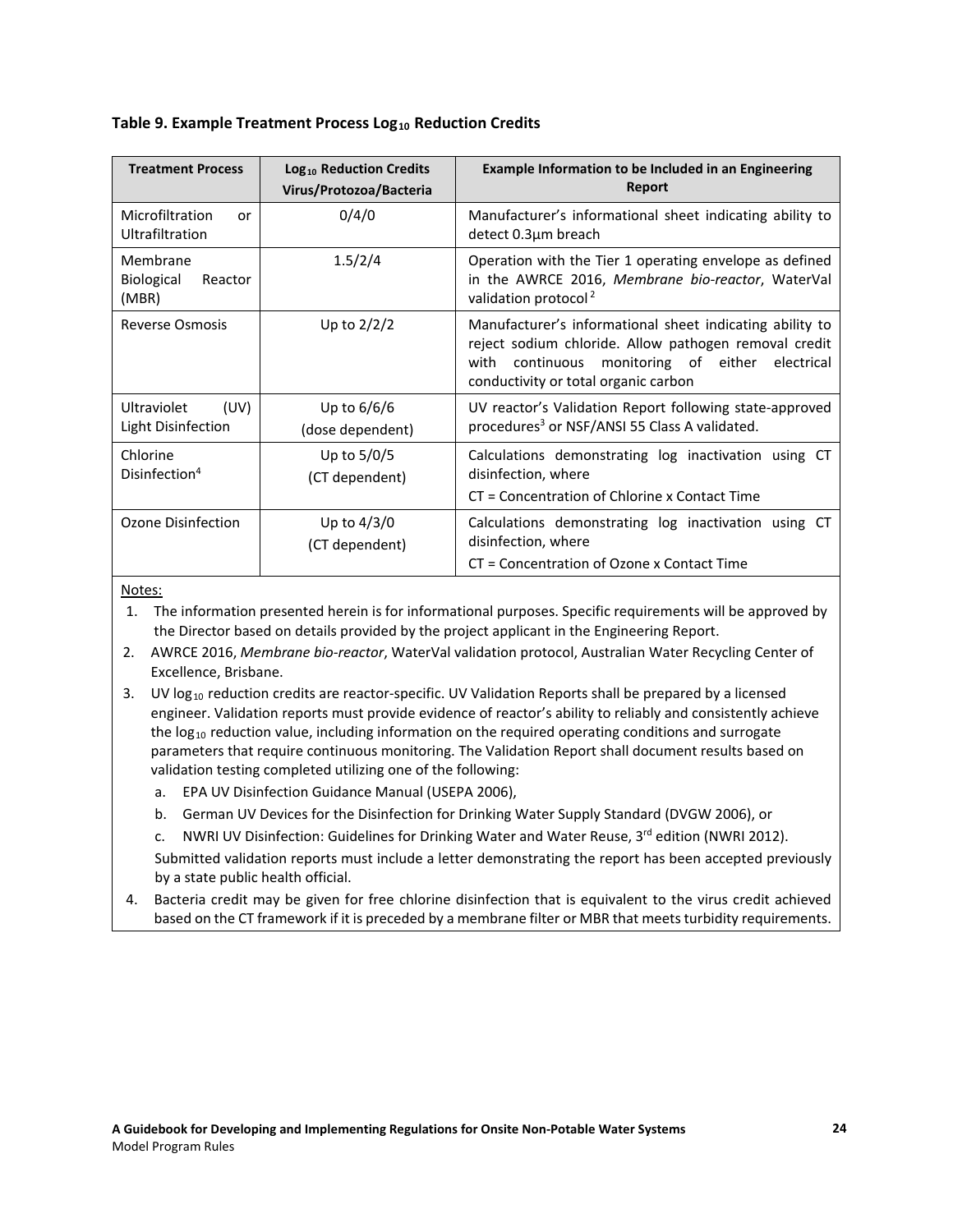# **Section PR.7 Monitoring, Sampling, Reporting and Notification Requirements**

### **Section PR.7a Continuous Monitoring**

Continuous monitoring is required as indicated in Tables 4-8. This includes flow meters, turbidimeters, and other instrumentation as needed to demonstrate compliance with pathogenic microorganism control.

For treatment processes that are used to meet a log reduction target, each treatment process shall have continuous monitoring using the pathogenic microorganisms of concern or a microbial, chemical, or physical surrogate parameter(s) that verifies the performance of each treatment process's ability to achieve its credited log reduction. The project applicant shall propose and include in its Engineering Report, for the director's review and approval, the type of continuous monitoring to be utilized and credited log reduction will be determined based on the surrogate parameter utilized for continuous monitoring.

Table 10 provides example continuous monitoring methods used for different treatment processes. It is not prescriptive or exhaustive as specific requirements will be approved by the local agency based on details provided by the project applicant in the Engineering Report.

| <b>Treatment Process</b>           | <b>Example Continuous Monitoring Methods</b>    |
|------------------------------------|-------------------------------------------------|
| Microfiltration or Ultrafiltration | • Pressure decay test                           |
|                                    | • Effluent Turbidity                            |
| Membrane Biological Reactor (MBR)  | • Transmembrane Pressure                        |
|                                    | • Effluent Turbidity                            |
| <b>Reverse Osmosis</b>             | • Total organic content (TOC)                   |
|                                    | • Influent and Effluent Electrical Conductivity |
| Ultraviolet Light Disinfection     | • Influent UV transmittance                     |
|                                    | • Influent turbidity                            |
|                                    | • UV intensity                                  |
|                                    | $\bullet$ Flow rate                             |
| <b>Chlorine Disinfection</b>       | • Chlorine residual (Free/Total)                |
|                                    | $\bullet$ Flow rate                             |
| Ozone Disinfection                 | • Ozone residual                                |
|                                    | $\bullet$ Flow rate                             |
| Notes:                             |                                                 |

#### **Table 10. Example Treatment Process Monitoring**

Notes:

1. The information presented herein is for informational purposes. Specific requirements will be approved by the local agency based on details provided by the project applicant in the Engineering Report.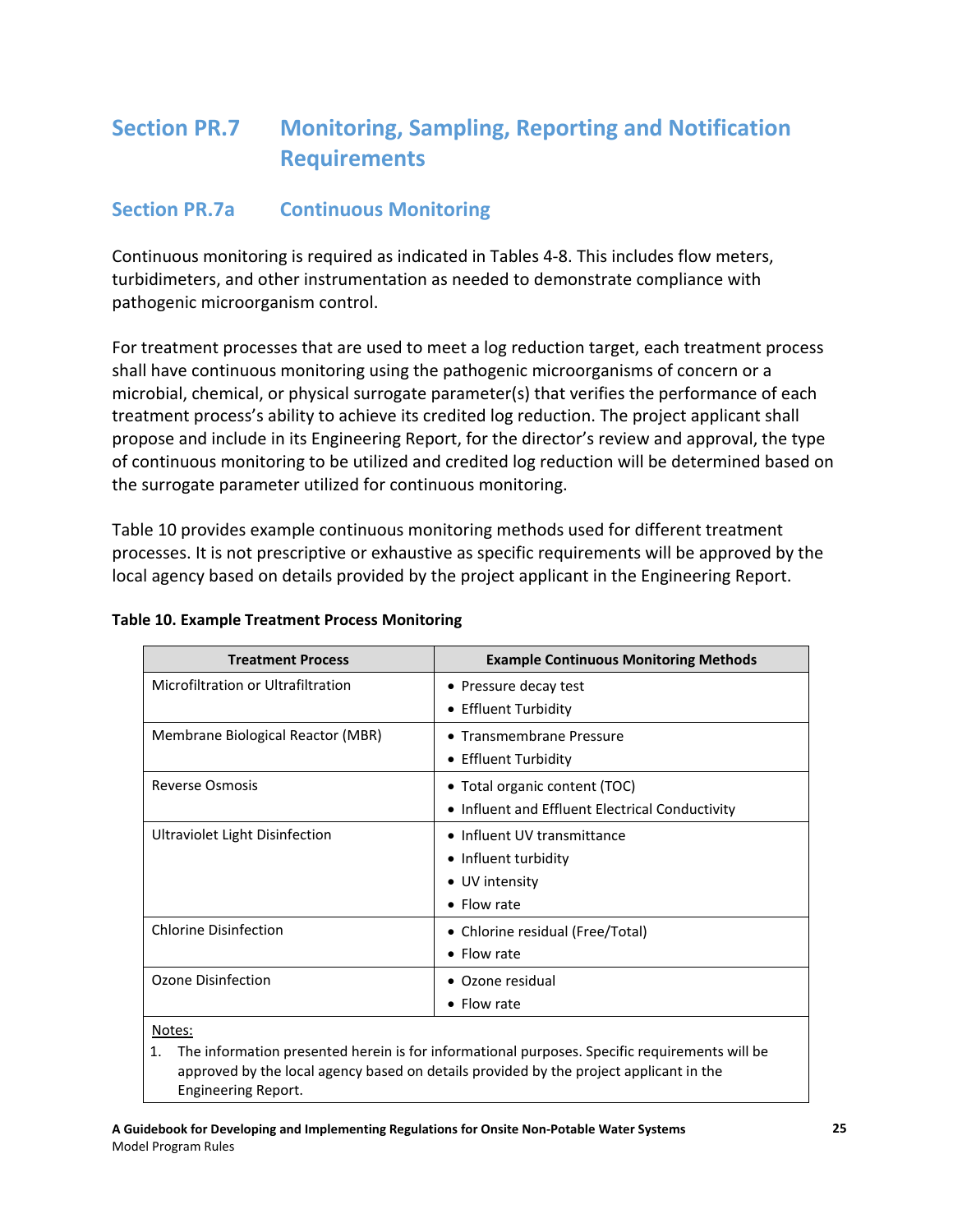If a pathogen  $log_{10}$  reduction target, as shown in Tables 4-8 is not being met based on the continuous monitoring required, the Treatment System Manager shall notify the Director in accordance with the Malfunction Notification requirements as included in these Program Rules.

### **Section PR.7b Routine Sampling**

Tables 4-8 show water quality requirements and sampling frequencies; water sample locations will be based on the critical control point for each treatment process utilized. Permits issued under these Program Rules will adhere to the water quality sampling and analysis requirements specified in Tables 4-8 for the alternate source water and end use.

In general, monitoring is required quarterly, monthly, weekly, daily or continuously depending on the permit type, source, and end use. The Director may modify Permit requirements if evidence indicates that the modified requirements maintain public health protection. Subject to the treatment processes utilized in the ONWS, it may be possible to minimize or eliminate water quality sampling requirements after the Conditional Startup Mode by continuously monitoring treatment system performance via surrogate parameters as detailed in Sections 6-7.

The permittee shall ensure that all operational water quality sampling and reporting requirements are undertaken by a qualified entity as approved by the Director.

Where multiple alternate water sources are combined, the monitoring requirements of the alternate water source with the most stringent monitoring requirements will apply.

Water samples must be analyzed by a Certified Laboratory using methods approved by the Environmental Protection Agency for water sampling and analysis, or through approved in-line monitoring devices as detailed in the Engineering Report. Laboratory reports must be signed by the laboratory director or a designee. Instrumentation with continuous monitoring capabilities must be installed when continuous monitoring is required.

Upon request, the Director shall be allowed to be present during required water quality sample collections.

### **Section PR.7c Routine Reporting**

Testing results shall be reported via approved Monitoring Reports and be accompanied by data in an approved electronic format. For continuous monitoring, regulators may determine the appropriate parameters (i.e. minimum, maximum, average) to be reported. A Monitoring Report form shall be provided by the Director. The information reported shall include:

- System treated water flow (gallons per day, gallons per week or gallons per month);
- Water quality characteristics in accordance with the Permit; and,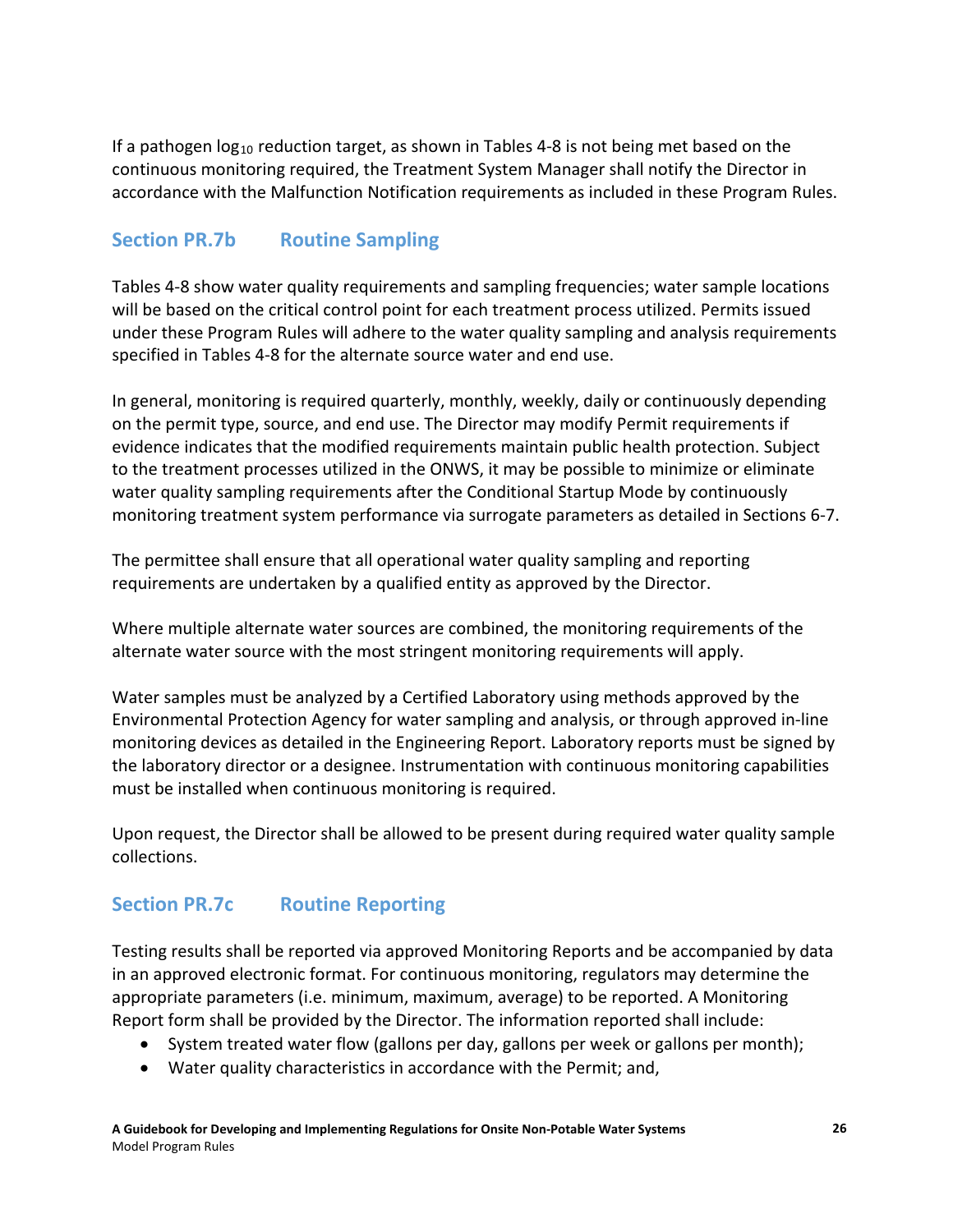• Attachments describing any breakdowns, upsets, bypasses, odors, complaints, or other system operation anomalies.

Monitoring Reports shall be signed by the permittee or Treatment System Manager and submitted by the 15th of the month following the last day of the period reported.

Table 11 specifies reporting frequency for each type of ONWS. In general, results from monitoring must be reported to the Director on a monthly or annual basis, depending on the type of permit issued.

| <b>Alternate Water Source</b>                                                                                                                                      |                                          |
|--------------------------------------------------------------------------------------------------------------------------------------------------------------------|------------------------------------------|
|                                                                                                                                                                    | Routine Reporting Frequency <sup>1</sup> |
| Blackwater                                                                                                                                                         | Monthly                                  |
| Graywater                                                                                                                                                          | Monthly during Conditional Startup Mode, |
|                                                                                                                                                                    | Annually thereafter                      |
| Stormwater                                                                                                                                                         | Monthly during Conditional Startup Mode, |
|                                                                                                                                                                    | Annually thereafter                      |
| Roof Runoff                                                                                                                                                        | Monthly during Conditional Startup Mode, |
|                                                                                                                                                                    | Annually thereafter                      |
| Notes:                                                                                                                                                             |                                          |
| Operational changes, system malfunctions, and/or monitoring results which are outside of the<br>applicable water quality limits shall be reported within 24 hours. |                                          |

#### **Table 11. Routine Reporting Frequency**

### **Section PR.7d Annual Report**

The permittee or Treatment System Manager shall submit an Annual Report to the Director by January 15, each year. The Annual Report shall include all items in the Template for ONWS Annual Reports, and will describe compliance of the ONWS with these Program Rules and the limits and conditions established by the Permit.

The Annual Report shall be signed by the Treatment System Manager and the permittee.

### **Section PR.7e Malfunction Notification**

The Treatment System Manager shall notify the Director of any malfunction that results in or is likely to result in environmental harm or increased public risk. Malfunctions may include, but are not limited to overflows, unanticipated bypasses, or monitoring results outside of water quality requirements for microbial, chemical, or physical indicators or surrogate parameters approved by the Director.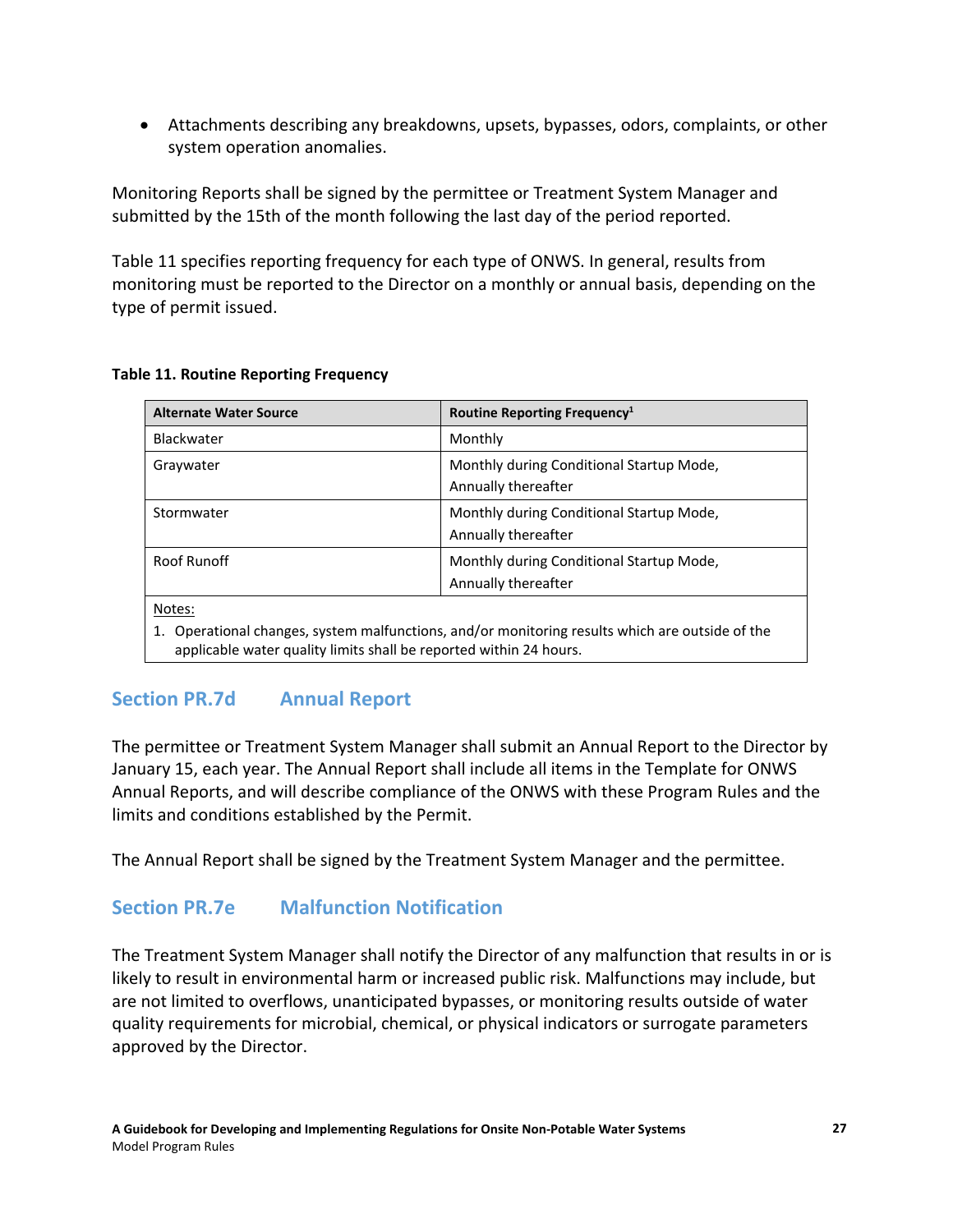Oral notification shall take place within 24 hours from the time the Treatment System Manager becomes aware of the circumstances and include, as applicable:

- A description of the malfunction, including location description
- If an overflow occurred: estimated volume and description of receiving waters
- A description of any component involved in the malfunction
- A description of the suspected causes
- Planned diagnostic and/ or mitigation steps
- The estimated date and time when the malfunction or the effects of the malfunction began and stopped or will be stopped

Written notification shall occur within 5 days and include:

- The cause or suspected cause of the circumstance
- Steps taken or planned to reduce, eliminate, and prevent reoccurrence and a schedule of major milestones for those steps
- Steps taken or planned to mitigate the impacts(s) and schedule of the major milestones for those steps
- Public notification steps taken

## **Section PR.7f Notification of Facility Changes and Other Circumstances**

The permittee or Treatment System Manager shall notify the Director prior to any facility expansion, production increase, or process modification that is expected to result in a change in the character of the treated water.

The permittee or Treatment System Manager shall notify all users immediately of any circumstance which indicates that treated water quality may not meet acceptable standards.

# **Section PR.8 Recordkeeping**

The Treatment System Manager shall maintain system records on premises and available for inspection by the Director, including but not limited to (1) current permit; (2) current treatment system operations and maintenance manual; (3) signed results delivered by the certified laboratory and evidence of chain of custody; (4) monitoring reports; (5) annual reports; (6) notifications as described in Section 7; (7) a log of all calibrations, maintenance, and major changes in operation; and (8) a log of all system auto-generated alarms, causes and corrective actions. Records shall be maintained for at least five years.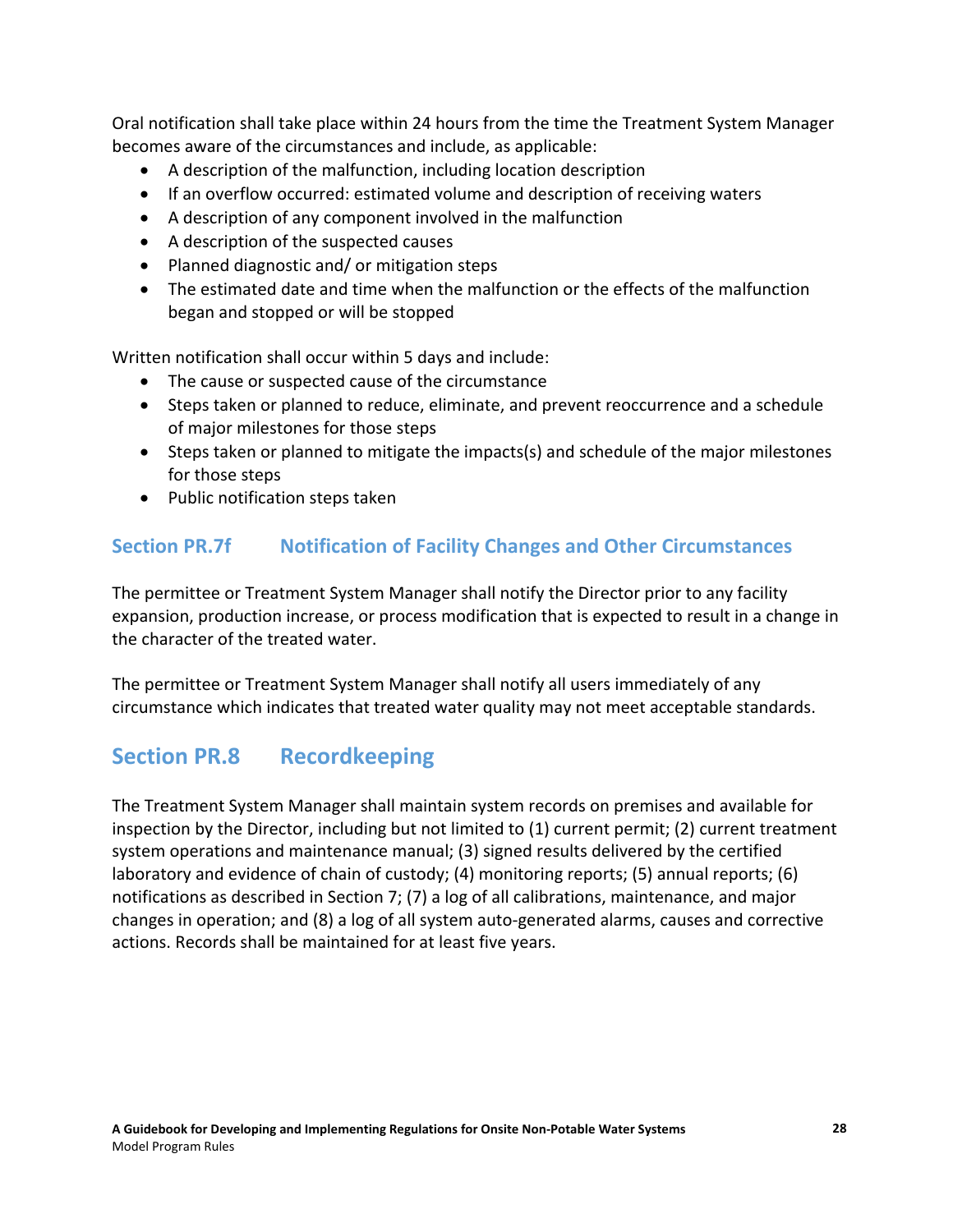# **Section PR.9 Treatment System Operation, Maintenance and Equipment**

### **Section PR.9a Treatment System Manager Capacity**

The permittee shall directly employ or maintain a service contract with a Treatment System Manager(s) to supervise the operation of the ONWS. The Treatment System Manager must:

- Be duly qualified to carry out the operation, maintenance, and monitoring requirements to assure continuous compliance with the conditions set forth in these Program Rules
- Sign an affidavit attesting that they possess sufficient knowledge, skills, abilities, and training to operate the ONWS
- Must be certified as a Grade II Wastewater Treatment Plant Operator through a state wastewater operator certification program or have comparable education and/or experience to operate a blackwater or graywater source system.

The permittee shall notify the Director in writing within thirty (30) days of replacement or redesignation of Treatment System Manager(s) responsible for supervising system operation (including shifts). This requirement is in addition to other reporting requirements contained in these Program Rules.

### **Section PR.9b Operations and Maintenance Manual**

A current Operations and Maintenance Manual must be kept on premises and in other locations specified in the manual. The manual shall be reviewed annually and updated as appropriate. The manual shall include but is not limited to descriptions of the treatment system operations, instrumentation, water quality, and monitoring reporting plan, troubleshooting, and emergency procedures.

### **Section PR.9c Equipment**

Equipment and instruments used to comply with the treatment and monitoring requirements set forth in these Program Rules shall be calibrated, maintained, and operated consistent with manufacturer's recommendations.

## **Section PR.10 Special Requirements for District-Scale ONWS**

A District-scale Project entails the sharing of an ONWS across two or more parcels or for use in multiple structures, whether under the jurisdiction of one entity or several. District-scale Projects are subject to additional permit requirements as outlined in this section.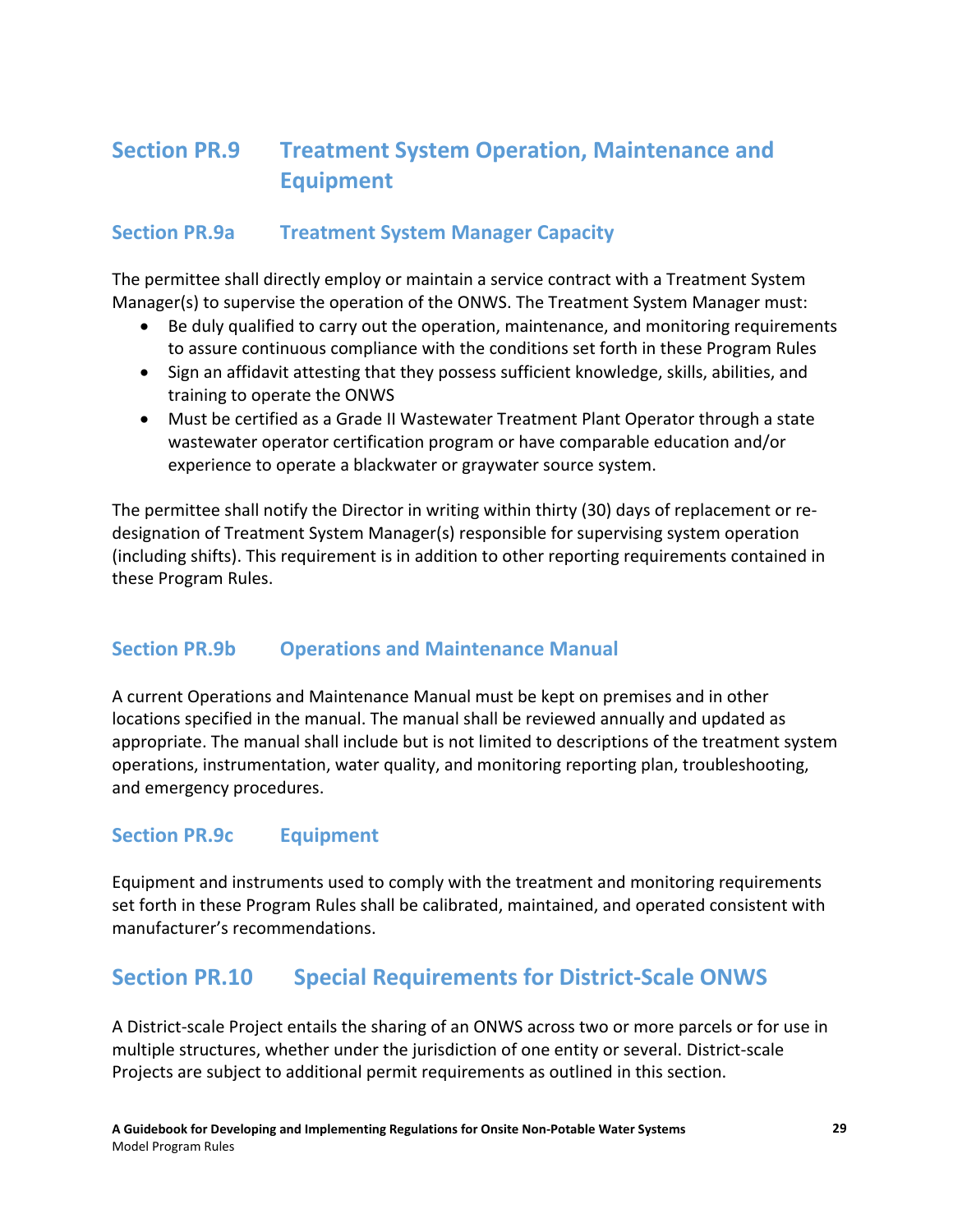### **Section PR.10a Enforceable Legal Agreement**

Project applicants for District-scale Projects shall provide to the Director an executed Enforceable Legal Agreement defining the roles and responsibilities of each property owner or entity in relation to the maintenance and use of the System. The permittee and each of the Suppliers and Users shall be included in, and signatories of the agreement. The agreement shall be recorded.

## **Section PR.10b Special Requirements for Operations and Maintenance for District Scale Systems**

Suppliers, permittees, and users shall, at all times, properly operate and maintain all technologies and systems which are installed or used to achieve compliance with the permit. All procedures shall be described in the Operations and Maintenance Manual.

The permittee shall conduct periodic inspections of all facilities to monitor and assure compliance with conditions of the permit. The permittee shall take all necessary actions to assure compliance as outlined in the Enforceable Legal Agreement, the Operations and Maintenance Manual, and these program rules.

All properties where alternate water is collected, treated and/or used shall allow entry for inspection by the permittee, Treatment System Manager, and the director.

All permittees, Treatment System Managers, suppliers, and users shall comply with these program rules and other regulations regarding the use of alternate water sources and recycled water.

## **Section PR.10c Special Requirements for Notifications and Reporting for District Scale Systems**

The permittee is responsible for all notifications including those which result from equipment failures or system malfunctions on properties which are owned and operated by other entities named in the Legally Enforceable Agreement.

The permittee shall notify the Director prior to termination of system operation by the permittee, termination of the approved water source by the Supplier, and/or termination of the acceptance of treated water by a User.

## **Section PR.10d Special Requirements for Records and Documentation for District Scale Systems**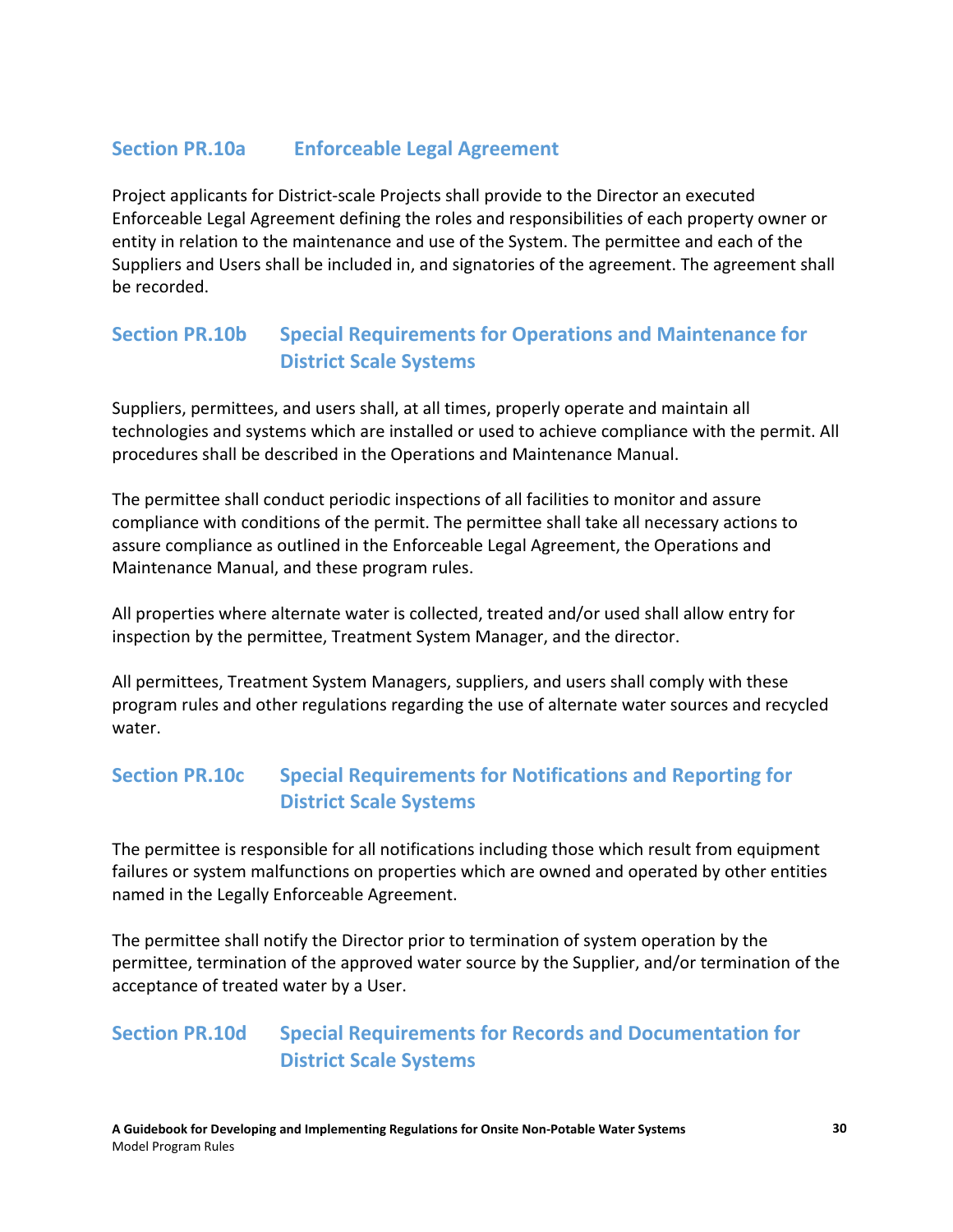A copy of the permit must be provided to all Suppliers and Users in a District-Scale system by the permittee. The permittee, Treatment System Manager, suppliers, and users must have the permit available at all times for inspection by the director.

Copies of the current Operations and Maintenance Manual must be kept on premise where each component resides.

## **Section PR.10e Site Supervisor**

Each User and Supplier shall designate a Site Supervisor to oversee the operation and maintenance of the onsite distribution and/or collection systems and act as a liaison to the permittee or Treatment System Manager. The Site Supervisor must be an employee who is familiar with the plumbing system and available and be able to be reached by phone at all times. The User and or Supplier shall notify the permittee immediately of replacement or redesignation of Site Supervisor(s). The permittee shall notify the Director in writing within thirty (30) days of replacement or re-designation.

The Site Supervisor shall be adequately trained to operate and monitor all needed equipment to assure continuous compliance with the conditions set forth in these Program Rules.

The Site supervisor is responsible for:

- Overseeing the maintenance of the collection and/or distribution system;
- Overseeing repairs and/or modifications to the plumbing/sprinkler system to ensure it remains in compliance with all regulatory requirements;
- Maintaining all signs, labels, and tags on system components;
- Acting as a liaison between the actual users of the treated alternate water source and the Treatment System Manager and the Director;
- Understanding, and implementing emergency procedures and protocols; and,
- Reporting system issues, non-functioning system components, and any other condition that jeopardizes public health and/or permit compliance as needed to the Treatment System Manager and the Director.

### **Section PR.10f Lockable Valves**

All properties collecting, treating, receiving, or distributing water from an ONWS shall include lockable valves which can be activated to control the flow of water from any source originating from another property and lockable valves which can be activated to control the flow of water to any user located at another property.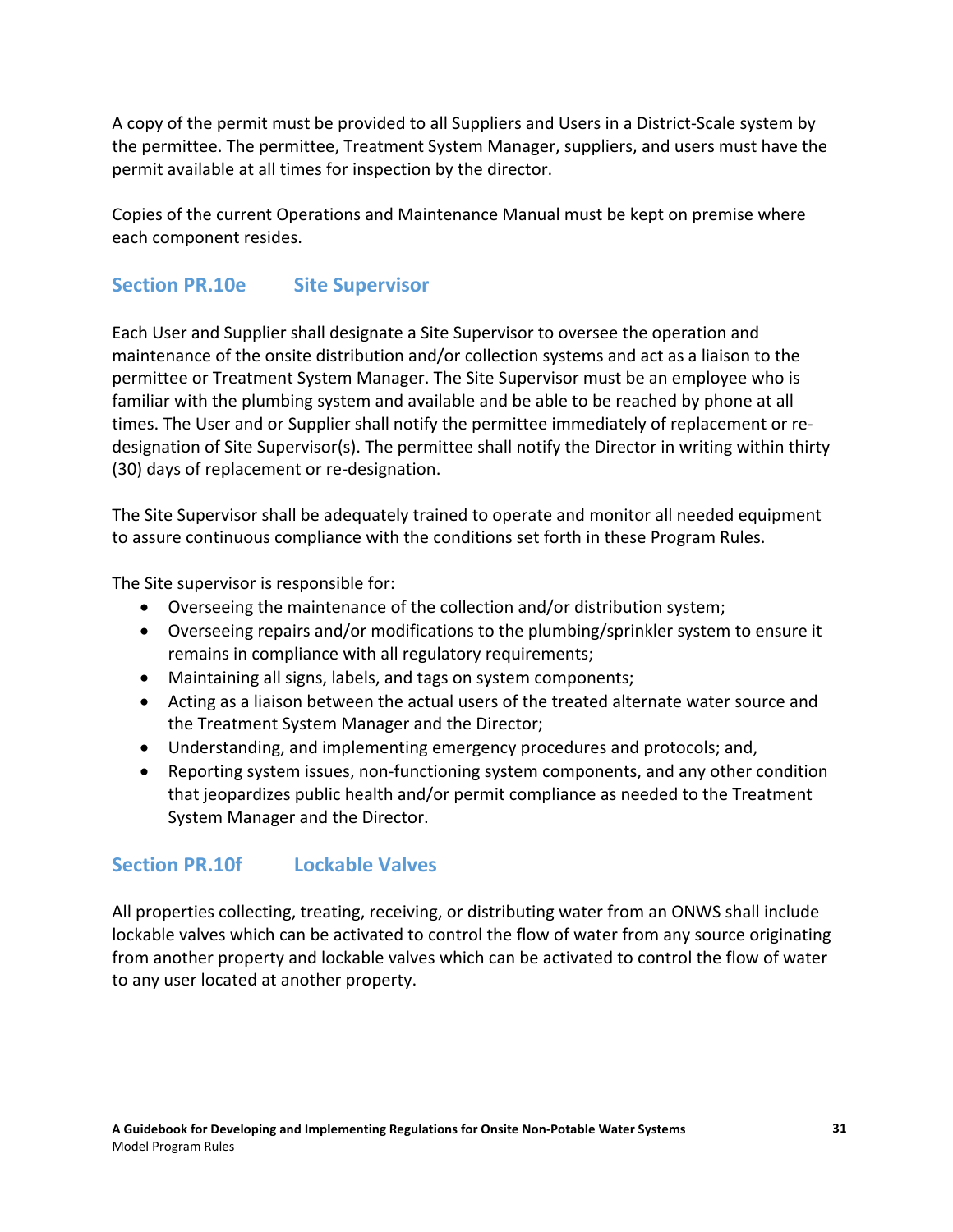# **Section PR.11 Legacy Systems**

**Applicability:** This Section 11 of these program rules applies to ONWS operated by permittees or project applicants that, as of the date that these program rules took effect, either:

- Had a valid operating permit by the director; or
- Did not have a valid operating permit but did have an approved Engineering Report

These projects will be considered "Legacy Systems". Permittees or project applicants to which this Section 11 applies have two options if their system design does not meet specific requirements of these program rules for treatment and LRTs. Note that Legacy Systems MUST comply with all other aspects of these Program Rules, including but not limited to: Treatment System Manager qualifications requirements, instrumentation for continuous monitoring of appropriate surrogate parameters, Operations and Maintenance Manual content and revision, and malfunction reporting requirements.

### **Option 1: Ongoing monitoring option.**

Under Option 1, a legacy system shall be required to demonstrate compliance through ongoing monitoring, sampling, laboratory analyses and reporting as specified by the director and may be required to monitor for additional parameters such as protozoa or viruses.

Option 1 will be available to approved legacy systems until such time as the director determines that best available technology options are feasible to implement.

### **Option 2: Revision, reassessment and approval under the new rules.**

Under Option 2, a legacy system may make changes to the existing treatment design or instrumentation to conform with new requirements under these program rules. Under Option 2, the director will evaluate submittals and approve design or instrumentation changes consistent with requirements set forth in these program rules. After approval under Option 2, projects will demonstrate continuing compliance with the law in accordance with all procedures in the program rules.

# **Section PR.12 Enforcement**

At the discretion of the Director, these Program Rules may be enforced through the following mechanisms:

• Inspection and notices of violation